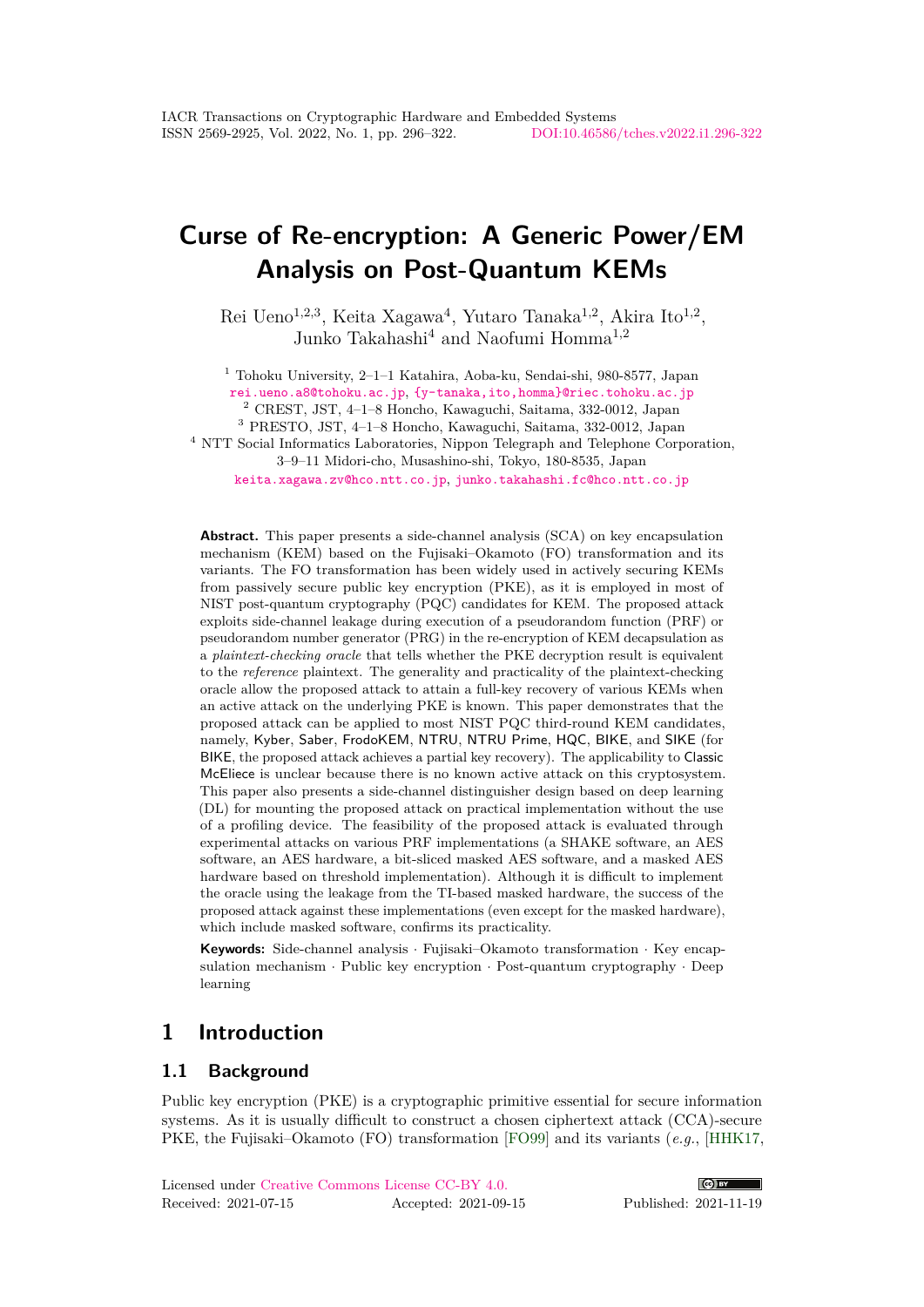$SXY18, BHH+19$  $SXY18, BHH+19$  $SXY18, BHH+19$  $SXY18, BHH+19$ ) have been commonly used to produce CCA-secure key encapsulation mechanisms (KEMs) from a chosen plaintext attack (CPA)-secure PKE *via re-encryption* and *equality checking*; most KEM schemes in NIST post-quantum cryptography (PQC) competition [\[NIS20\]](#page-24-0) follow this CPA-to-CCA transformation approach. Although the theoretical security of such KEM schemes has been extensively analyzed, side-channel analysis (SCA), a type of attack on cryptographic implementation using side-channel leakage (*e.g.*, execution time, power consumption, and electromagnetic (EM) emanation), can potentially break these schemes when they are implemented in the real world [\[Koc96,](#page-23-0) [KJJ99\]](#page-23-1). It is quite important to investigate the SCA vulnerability of KEM schemes for the applications in which SCA can be a practical threat, such as Internet-of-Things (IoT).

Many previous SCAs on KEMs have mainly focused on the decryption of the underlying PKE with the goal of recovering the secret key (*e.g.*, [\[PPM17,](#page-24-1)[ZYD](#page-26-0)<sup>+</sup>20]). In contrast, some recent studies have shown that the FO transformation can leak the secret key, even if the underlying PKE is securely implemented [\[GTN20,](#page-22-2)[RRCB20,](#page-24-2)[PP21\]](#page-24-3). These attacks exploit side-channel leakage or fault injection to obtain information about the PKE decryption result, and then mount a chosen-ciphertext attack on the underlying PKE. In fact, such side-channel-assisted chosen-ciphertext attacks have been studied on public key primitives after the disclosure of Bleichenbacher's padding oracle attack on RSA PKCS [\[Ble98\]](#page-21-1). Focusing on post-quantum KEMs based on the FO transformation, Guo *et al.* [\[GTN20\]](#page-22-2) present a timing attack that is potentially applicable to lattice- and code-based KEMs if the FO transformation is implemented in a non-constant-time manner, which reveals the importance of constant-time implementation of the FO transformation in addition to PKE. By contrast, for the power/EM side-channel and fault injection, attacks only applicable to lattice-based schemes are known [\[RRCB20,](#page-24-2)[PP21\]](#page-24-3). In particular, there is no known power/EM SCA on the FO transformation in code- nor isogeny-based KEM(s) (*e.g.*, HQC, BIKE, and SIKE). Thus, a detailed evaluation of the applicability/limitations of SCAs on the FO transformation is essential for developing an adequate countermeasure for the sake of secure KEM implementation.

### **1.2 Our contributions**

In this paper, we show that the side-channel leakage of re-encryption, which plays an essential role to realize CCA security for most KEM schemes, can be *generally* exploited to break the CCA security. We also present a concrete and practical method to exploit the leakage with experimental evaluation. The contributions of this paper are as follows:

• We present a generic power/EM SCA methodology for KEMs based on the FO transformation and its variants. The key idea underlying the proposed attack is the creation of a *plaintext-checking oracle* through a side-channel trace to mount a chosenciphertext attack on the underlying CPA-secure PKE. This oracle tells whether or not the PKE decryption result in decapsulation is equivalent to the *reference* plaintext. The reference plaintext means the PKE decryption result corresponding to a valid *reference* ciphertext. To realize the oracle, the proposed attack exploits sidechannel leakage during execution of pseudorandom function (PRF) or pseudorandom number generator (PRG) in re-encryption of the KEM decapsulation. This allows it to distinguish whether or not the PKE decryption result is the fixed reference plaintext. The proposed SCA focusing on the PRF leakage can be also used to create a *decryption failure oracle*, which is another major oracle in attacking lattice-based KEMs, as the attack on Streamlined NTRU Prime shown in this paper (following the attack in  $[REB+21]$  $[REB+21]$ . As such, the proposed attack can be performed even if the underlying PKE implementation has no secrecy leakage. As many PKEs are vulnerable to adaptive chosen-ciphertext attacks, the proposed attack can be widely applied to many KEMs including lattice-, code-, and isogeny-based KEMs.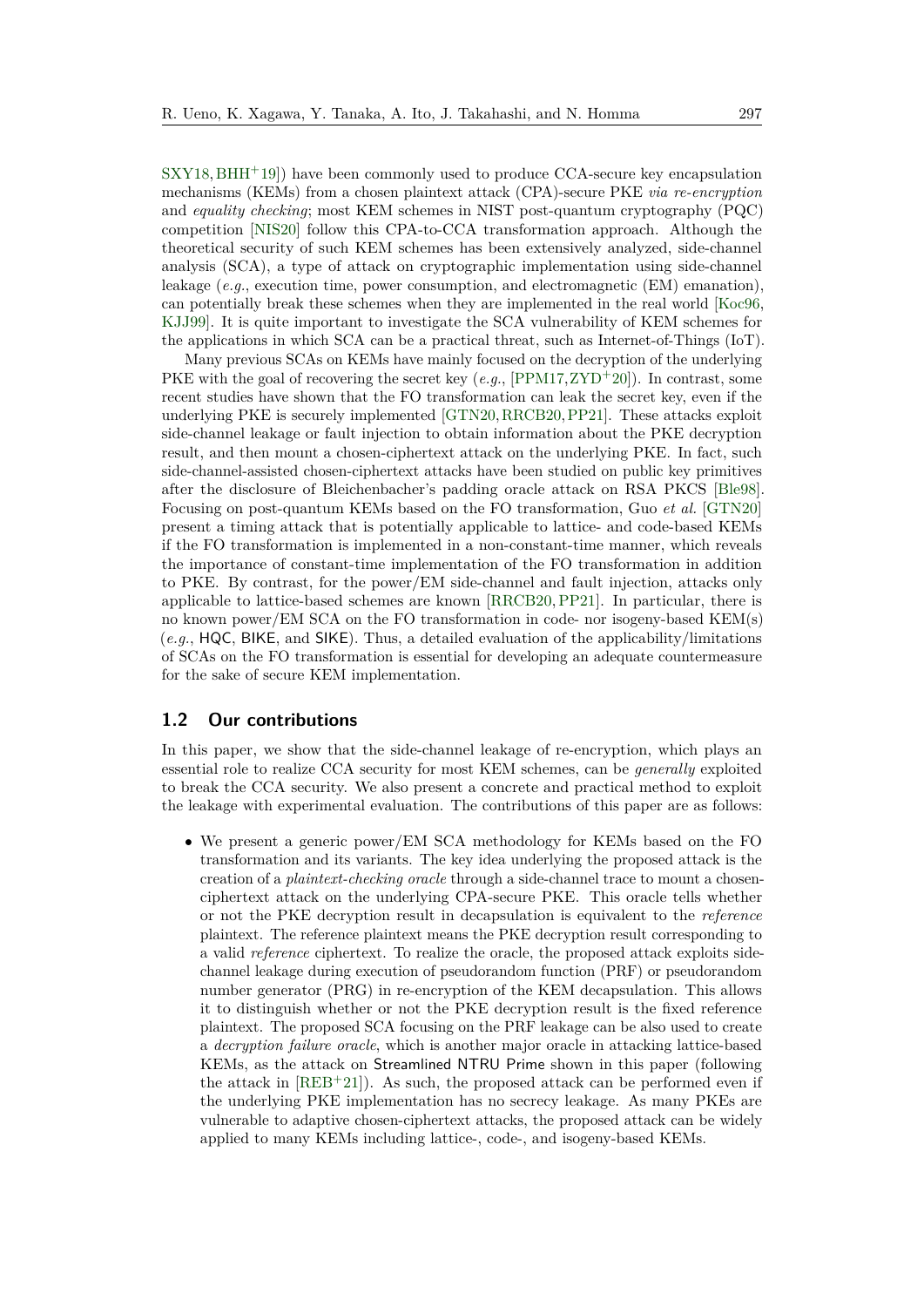|                           |                   | GTN20                      | PP <sub>21</sub> | [RRCB20]     | This work      |
|---------------------------|-------------------|----------------------------|------------------|--------------|----------------|
|                           | Attack type       | Timing                     | Fault            |              | Power/EM       |
| Lattice                   | Kyber             | $_{\rm Yes}$               | Yes              | Yes          | $\mathbf{Yes}$ |
|                           | Saber             | Yes                        | Yes              | $_{\rm Yes}$ | $\rm Yes$      |
|                           | FrodoKEM          | Yes                        | No               | Yes          | $\rm Yes$      |
|                           | <b>NTRU</b>       | No                         | No               | No           | $\rm Yes$      |
|                           | <b>NTRU Prime</b> | Partially yes <sup>†</sup> | No               | No           | $\rm Yes$      |
| Code                      | HQC               | Yes                        | No               | No           | $\rm Yes$      |
|                           | <b>BIKE</b>       | Yes                        | No               | No           | $Yes*$         |
|                           | Classic McEliece  | Unknown                    | No               | No           | Unknown        |
| Isogeny                   | <b>SIKE</b>       | No                         | No               | No           | $\rm Yes$      |
| Countermeasure/mitigation |                   | Constant-time              | Redundancy       |              | Masking        |

<span id="page-2-0"></span>**Table 1:** Applicability of implementation attacks focusing on FO transformation to NIST PQC third-round KEM candidates and their potential countermeasure/mitigation

† Applicable to NTRU LPRime, but not to Streamlined NTRU Prime.

<sup>∗</sup> Partial-key recovery, not full-key recovery.

- We investigate the applicability of the proposed attack to NIST PQC third-round KEM candidates (four finalists and five alternatives), and demonstrate that Kyber, Saber, FrodoKEM, NTRU, NTRU Prime, HQC, BIKE, and SIKE are vulnerable to the proposed SCA. The proposed attack achieves a partial key recovery of BIKE. Its applicability to Classic McEliece remains unclear as no adaptive chosen-ciphertext attack on Classic McEliece is known. The applicability of the proposed and conventional attacks are summarized in [Table 1,](#page-2-0) in which the generality of the proposed attack one of major advantages over conventional attacks—is confirmed. We stress here that this paper is the first report on power/EM analysis on the FO transformation of code- and isogeny-based KEMs, although some SCAs on the FO transformation of lattice-based KEMs have been already discussed in previous works, which are not fully generalized (*e.g.*, [\[RRCB20\]](#page-24-2) on Kyber, Saber, and FrodoKEM).
- We present a deep-learning (DL)-based distinguisher for implementing the plaintextchecking oracle, which is designed as a two-classification neural network (NN), and allows for attacks without specific assumption nor knowledge about the target implementation. In addition, we also describe how to realize the distinguisher with a convincing accuracy using an NN model whose accuracy is insufficient (in many cases, NN model accuracy for SCA can be low owing to the presence of noise and/or SCA countermeasures [\[ISUH21\]](#page-22-3)). Thus, as demonstrated in this paper, the proposed NNbased distinguisher can be used to attack practical implementations in a black-box manner even when an SCA countermeasure such as masking are implemented. Note that the proposed attack requires no profiling device for acquiring a training dataset, since it is acquired from the target implementation under our scenario, as in several previous SCAs on lattice-based KEMs such as [\[XPRO20,](#page-25-1)[RBRC20,](#page-24-5)[SKL](#page-25-2)<sup>+</sup>20[,NDGJ21\]](#page-23-2).
- Using the distinguisher, we validate the proposed attack through experimental attacks on various PRF implementations. In the experiments, we target five implementations: a non-protected SHAKE and AES software obtained from an open-source cryptographic softwares library pqm4 [\[KRSS19,](#page-23-3) [pqm21\]](#page-24-6), an open-source AES hardware developed for side-channel standard attack evaluation board (SASEBO) [\[Toh\]](#page-25-3), an open-source masked bit-sliced AES software for ARM Cortex-M4 corresponding to Schwabe's and Stoffelen's paper [\[SS16,](#page-25-4) [git21\]](#page-22-4), and a masked AES hardware based on threshold implementation (TI) in [\[UHA17\]](#page-25-5) as TI is one of the most promising masking schemes. Our results confirm that the NN model can achieve a sufficiently high test accuracy to perform the key recovery attack even for masked software implementations, whereas it is difficult to break the masked TI-based hardware in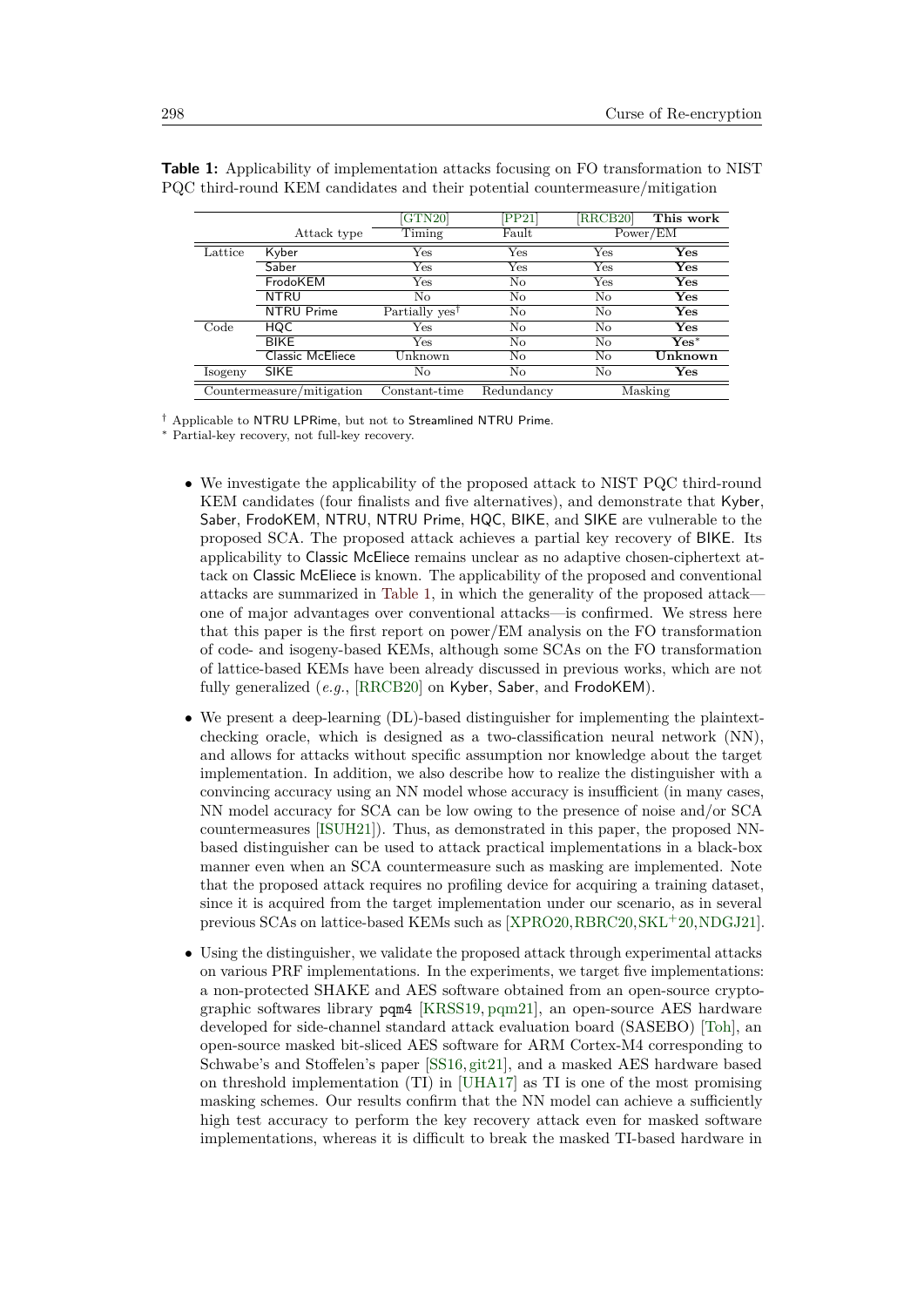<span id="page-3-1"></span>

| Algorithm 1 CCA-secure KEM based on FO transformation (KeyGen, Encaps, Decaps)        |                                                |                                                          |  |  |  |
|---------------------------------------------------------------------------------------|------------------------------------------------|----------------------------------------------------------|--|--|--|
| KeyGen                                                                                | Encaps                                         | Decaps                                                   |  |  |  |
| Input: $1^{\lambda}$                                                                  | Input: pk                                      | Input: $c$ , sk, pk, s                                   |  |  |  |
| Output: $sk, pk, s$                                                                   | Output: $c, k$                                 | Output: $k$                                              |  |  |  |
| 1: Function KEYGEN $(1^{\lambda})$                                                    | 1: Function $ENCAPS(pk)$                       | 1: Function $DecAPS(c, sk, pk, s)$                       |  |  |  |
| $(\mathsf{sk}, \mathsf{pk}) \leftarrow \mathsf{PKE}.\mathsf{Gen}(1^{\lambda});$<br>2: | $m \leftarrow_{\mathbb{S}} \mathcal{M};$<br>2: | $m' \leftarrow PKE\cdot Dec(\text{sk}, c);$<br>2:        |  |  |  |
| 3:<br>$s \leftarrow_{\mathsf{s}} \mathcal{M};$                                        | $r \leftarrow G(m[, pk]);$<br>3.               | $r' \leftarrow G(m'[, pk])$ ;<br>3:                      |  |  |  |
| return $(\mathsf{sk}, \mathsf{pk}, s)$ ;<br>4:                                        | $c \leftarrow$ PKE. Enc(pk, m; r);<br>4:       | 4: $c' \leftarrow PKE\cdot\text{Enc}(\text{pk}, m'; r';$ |  |  |  |
|                                                                                       | 5:<br>$k \leftarrow H(m, c);$                  | if $c = c'$ then<br>5:                                   |  |  |  |
|                                                                                       | return $(c, k)$ ;<br>6:                        | return $H(m', c)$ ;<br>6:                                |  |  |  |
|                                                                                       |                                                | 7:<br>else                                               |  |  |  |
|                                                                                       |                                                | return $H_{\text{prf}}(s, c)$ ;<br>8:                    |  |  |  |

our environment. Finally, we rigorously and comprehensively evaluate the number of side-channel traces required for a successful key recovery to demonstrate the practicality of the proposed SCA on the post-quantum KEMs.

• The source codes used in our experiment are publicly available at [https://github.](https://github.com/ECSIS-lab/curse_of_re-encryption) [com/ECSIS-lab/curse\\_of\\_re-encryption](https://github.com/ECSIS-lab/curse_of_re-encryption).

# **1.3 Paper organization**

The remainder of this paper is organized as follows. [Section 2](#page-3-0) reviews KEMs based on the FO transformation and the previous timing and power/EM SCAs on KEMs focusing on the FO transformation. [Section 3](#page-7-0) describes the proposed SCA methodology on the basis of a plaintext-checking oracle realized *via* side-channel leakage. [Section 4](#page-8-0) demonstrates the application of the proposed attack to NIST PQC third-round KEM candidates. [Section 5](#page-15-0) presents the side-channel distinguisher design for mounting the proposed attack on practical implementations and [Section 6](#page-16-0) conducts experimental validation using various PRF implementations. Finally, [Section 7](#page-20-0) concludes this paper.

# <span id="page-3-0"></span>**2 Related Works**

### **2.1 IND–CCA-secure KEM based on the FO transformation**

KEM is a public key cryptographic primitive that encapsulates a secret key. KEM is defined as a triple of polynomial-time algorithms: a key generation KeyGen, an encapsulation Encaps, and a decapsulation Decaps. Many CCA-secure KEMs are obtained using a CPAsecure PKE with the FO transformation or its variant (*e.g.*, [\[HHK17,](#page-22-1) [SXY18,](#page-25-0) [BHH](#page-21-0)<sup>+</sup>19]); most NIST PQC KEM candidates follow this CPA-to-CCA transformation approach.

[Algorithm 1](#page-3-1) illustrates KEM = (KeyGen*,* Encaps*,* Decaps) based on a (standard) FO transformation, where PKE is a CPA-secure probabilistic PKE comprising a key generation algorithm Gen, an encryption algorithm Enc, and a decryption algorithm Dec. Here, as a major example, we consider a KEM that returns a pseudorandom number instead of a rejection symbol ⊥ in the case of an invalid ciphertext, which implies *implicit rejection*. Given a security parameter 1 *λ* , KEM*.*KeyGen first generates a key pair (sk*,* pk) using the PKE key generation PKE*.*Gen. Then, *s* is generated as a random plaintext of the PKE from the message space  $\mathcal M$  at Line 3. Finally, the algorithm returns the triplet  $(\mathsf{sk}, \mathsf{pk}, s)$ .

KEM*.*Encaps first randomly generates a message *m* from a message space M and then evaluates a random oracle G on *m* or on a pair of *m* and pk (*e.g.*, in the cases of BIKE and SIKE, respectively), which is usually realized using a PRF/PRG. In Line 4, the PKE encryption PKE*.*Enc is performed using a public key pk, message *m*, and randomness *r*. Then, a random oracle H is evaluated on *m* and *c* to derive the shared secret *k*. The input format and output length of those random oracles are determined in accordance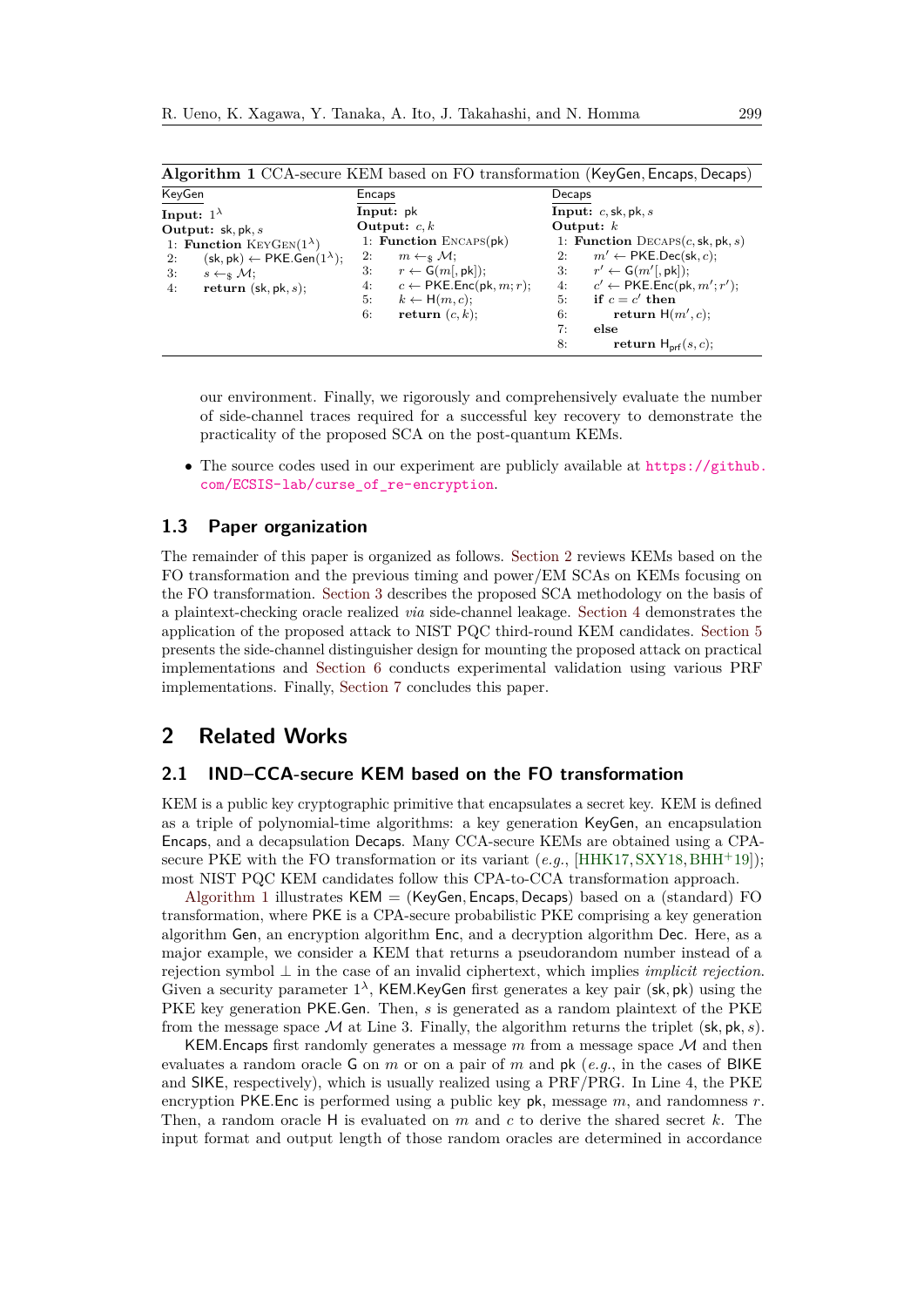with each KEM specification, as summarized in [Table 2.](#page-5-0) Finally, the algorithm returns the ciphertext *c* corresponding to *k*. Note that the ciphertext *c* may be a tuple.

KEM*.*Decaps first performs the PKE decryption for *c* using the secret key sk to obtain the plaintext  $m'$ . Then, analogously to KEM.Encaps, KEM.Decaps generates  $r'$  as  $G(m')$ or  $G(m', \mathsf{pk})$ , and evaluates PKE. Enc( $\mathsf{pk}, m'; r'$ ). This procedure is called *re-encryption*. At Line 5, the KEM*.*Decaps algorithm performs *equality checking*, namely, examines whether the re-encryption result *c*' is equal to the ciphertext *c*. If  $c = c'$ , the algorithm returns the shared secret  $k = H(m', c)$  as the ciphertext is valid; otherwise, the algorithm returns a pseudorandom number of  $H_{\text{prf}}(s, c)$  (instead of  $\perp$ ) as the ciphertext is invalid, where  $H_{\text{prf}}$ is another random oracle or equivalent to H. Thus, the KEM scheme gives any active attacker no information about the PKE decryption result for invalid ciphertext.

In many modern KEM schemes, G, H, and H<sub>prf</sub> are instantiated using SHAKE or SHA3. There are some variants of the FO transformation for different types of CPA-secure PKE (*e.g.*, deterministic PKE), different security models, tighter security bounds, and/or improved efficiency (*e.g.*, [\[HHK17,](#page-22-1)[SXY18,](#page-25-0)[BHH](#page-21-0)<sup>+</sup>19]); however, note that the basic principle is almost the same (that is, it is related to PRF/PRG, re-encryption, or equality/validity check). Although some variants avoid the complete re-encryption for computational efficiency (*e.g.*, [\[DOV21\]](#page-22-5) and NTRU submitted to NIST PQC), the proposed SCA would be applicable to these CPA-to-CCA-secure transformations as long as they involve PRF/PRG and/or procedure corresponding to equality/validity check. Finally, we summarize how KEMs implement G, H, Hprf, and F, which is used to compute an additional hash added into a ciphertext, in [Table 2.](#page-5-0)

### **2.2 Previous SCAs on FO transformation**

#### **2.2.1 Timing analysis**

Guo *et al.* [\[GTN20\]](#page-22-2) present an SCA focusing on the FO transformation. The attack utilizes a timing side-channel to realize a plaintext-checking oracle for lattice- and code-based KEMs. As the timing attack exploits the equality check between the ciphertext and re-encryption result (*i.e.*, Line 5 in KEM.Decaps of [Algorithm 1\)](#page-3-1) rather than PKE*.*Dec, the attack can be applied to constant-time PKE implementation, unless overall decapsulation is implemented in a constant-time manner.

More precisely, the timing attack is a chosen ciphertext attack on KEMs and utilizes a plaintext-checking oracle to mount an adaptive attack on the underlying lattice- or code-based PKE. Let *c* be a valid ciphertext named reference ciphertext corresponding to a plaintext  $m$ . For an invalid ciphertext  $c'$ , the plaintext-checking oracle tells whether or not the PKE decryption result of  $c'$  is equivalent to  $m$ . The timing attack implements the plaintext-checking oracle *via* a timing side-channel. The attacker generates an invalid ciphertext  $c' = c + \delta$  where  $\delta$  is determined according to the adaptive attack. For lattice- and code-based PKEs, if  $\delta$  is sufficiently small for the underlying scheme, the PKE decryption result for  $c'$  will be equivalent to  $m$ , which indicates that the re-encryption result should be *c* in this case. Otherwise, the PKE decryption result will be a random plaintext  $\hat{m}$ , which will be re-encrypted to a random ciphertext  $\hat{c}$  that differs significantly from  $c$ . Then, PKE.Decaps performs the equality check, namely, compares the ciphertext  $c + \delta$  with the re-encryption result. Here, ciphertext of lattice- and code-based PKEs is treated as long vectors in common processors. Therefore, if two ciphertexts are considerably similar to each other (*i.e.*, if comparing  $c + \delta$  and *c*), a standard comparison method (*e.g.*, memcmp) takes a relatively long time; otherwise (*i.e.*, if comparing  $c + \delta$  and  $\hat{c}$ ), the comparison terminates immediately after examining the first block comparison. This results in a timing difference depending on whether or not the PKE decryption result is equivalent to *m*; thus, the timing side-channel acts as a plaintext-checking oracle. The full-key recovery of KEM is achieved by repeated accesses to the plaintext-checking oracle for different  $\delta$ 's.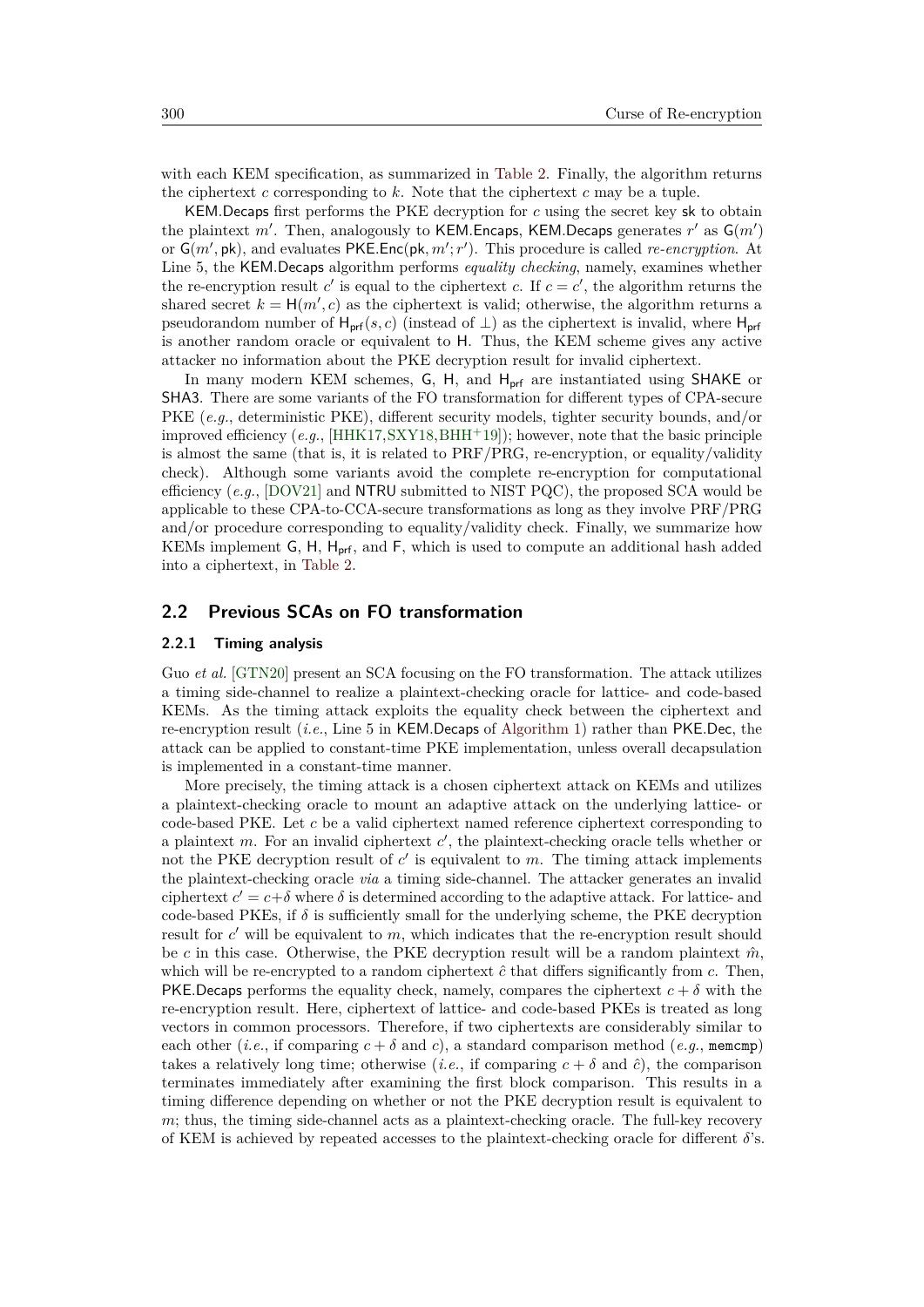<span id="page-5-0"></span>**Table 2:** Summary of variants of FOs in NIST PQC Round 3 KEM Candidates (finalists and alternates): Before version 4.2, BIKE's G uses SHA384 and AES256-CTR. For a function Hash, Hash $_{\ell}(x)$  will output the first  $\ell$  bits of Hash $(x)$ . SHA3-512*r* and SHA3-512*l* output the first and second 256 bits of SHA3-512. FrodoKEM-640 uses  $(SHAKE, k)$ (SHAKE128*,* 128), FrodoKEM-976 uses (SHAKE*, k*) = (SHAKE256*,* 192), and FrodoKEM-1344 use (SHAKE,  $k$ ) = (SHAKE256, 256). In SIKE,  $e_2$  and  $k$  are parameters. BIKE and SIKE additionally use L in the underlying PKE to mask a message with masking value computed from the shared random value  $L(\text{shared})$ . BIKE uses SHA3-384<sub>256</sub> $(r)$  and SIKE uses SHAKE256*n*(*j*) as L.

| Name                   | G                                                                 | F                                                                                         |
|------------------------|-------------------------------------------------------------------|-------------------------------------------------------------------------------------------|
| Classic McEliece       |                                                                   | SHAKE256 <sub>256</sub> (0x02, m)                                                         |
| Kyber                  | SHA3-512 $_r(m,$ SHA3-256(pk)) <sup>a</sup>                       |                                                                                           |
| <b>NTRU</b>            |                                                                   |                                                                                           |
| Saber                  | SHA3-512 <sub>r</sub> (m, SHA3-256(pk)) <sup>b</sup>              |                                                                                           |
| <b>BIKE</b>            | SHAKE256(m)                                                       |                                                                                           |
| FrodoKEM               | SHAKE <sub>2k.1</sub> (SHAKE <sub>k</sub> (pk), m) <sup>c</sup>   |                                                                                           |
| <b>HQC</b>             | SHAKE256 $_{512}(m, 0x03)^d$                                      | SHAKE256 $_{512}(m, 0x04)$                                                                |
| Streamlined NTRU Prime |                                                                   | SHA512 <sub>256</sub> (0x02, SHA512 <sub>256</sub> (0x03, m),<br>$SHA512_{256}(0x04, pk)$ |
| NTRU LPRime            | SHA512 <sub>256</sub> (0x05, m) <sup>e</sup>                      | $SHA512_{256}(0x02, m, SHA512_{256}(0x04, pk))$                                           |
| <b>SIKE</b>            | SHAKE256 $_{e_2}(m, \text{pk})$                                   |                                                                                           |
| Name                   | H                                                                 | $H_{\text{prf}}$                                                                          |
| Classic McEliece       | SHAKE256 <sub>256</sub> (0x01, m, $(c_0, c_1)$ )                  | SHAKE256 <sub>256</sub> (0x00, s, $(c_0, c_1)$ )                                          |
| Kyber                  | SHAKE256 x (SHA3-512 <sub>l</sub> (m, SHA3-256(pk)), SHA3-256(c)) | SHAKE256 $_X(s,$ SHA3-256 $(c)$ )                                                         |
| <b>NTRU</b>            | $SHA3-256(m)$                                                     | SHA3-256 $(s, c)$                                                                         |
| Saber                  | SHA3-256(SHA3-512 <sub>l</sub> (m, SHA3-256(pk)), SHA3-256(c))    | $SHA3-256(s, SHA3-256(c))$                                                                |
| <b>BIKE</b>            | SHA3-384 $_{256}(m, c)$                                           | SHA3-384 $_{256}(s, c)$                                                                   |
| FrodoKEM               | $SHAKE_k(c, SHAKE_{2k.r}(SHAKE_k(pk), m))$                        | $SHAKE_k(c, s)$                                                                           |
| <b>HQC</b>             | SHAKE256 $_{512}(m, c, 0x05)$                                     |                                                                                           |
| Streamlined NTRU Prime | SHA512 <sub>256</sub> (0x01, SHA512 <sub>256</sub> (0x03, m), c)  | SHA512 <sub>256</sub> (0x00, SHA512 <sub>256</sub> (0x03, s), c)                          |
| NTRU LPRime            | SHA512 <sub>256</sub> (0x01, $m, c$ )                             | SHA512 <sub>256</sub> (0x00, s, c)                                                        |
| <b>SIKE</b>            | SHAKE256 $_k(m, c)$                                               | SHAKE256 $_k(s, c)$                                                                       |

*<sup>a</sup>* Kyber uses an intermediate PKE scheme with short randomness which internally uses PRF

SHAKE256<sub>*X*</sub>( $r$ , *i*) for  $i = 1, 2, \ldots$  with appropriate length parameter *X*.

*<sup>b</sup>* Saber uses an intermediate PKE scheme with short randomness which internally uses XOF SHAKE128(*r*).

*<sup>c</sup>* FrodoKEM uses an intermediate PKE scheme with short randomness which internally uses XOF SHAKE(0x96*, r*).

*<sup>d</sup>* HQC uses an intermediate PKE scheme with short randomness which internally uses XOF SHAKE256(*r,* 0x02).

*<sup>e</sup>* NTRU LPRime uses an intermediate PKE scheme with short randomness which internally uses XOF AES256-CTR(*r*).

In [\[GTN20\]](#page-22-2), Guo *et al.* demonstrate the application of this attack to FrodoKEM. Although the signal-to-noise ratio (SNR) of side-channel measurement (*i.e.*, accuracy of the oracle) would be problematic, the result indicates that the full-key recovery is sufficiently feasible. Since the disclosure of this attack, many PQC implementations have employed a fully constant-time conditional move (*e.g.*, cmov) for the secure comparison of *c* and *c*<sup>'</sup> and the move operation in PKE*.*Decaps. Thus, the timing attack is prevented at this time.

Note that the timing attack cannot be applied to SIKE (the isogeny-based KEM in NIST PQC), because the known adaptive attack on SIKE.PKE uses invalid ciphertext(s) that differs significantly from reference ciphertext, indicating that the comparison operation between  $c$  and  $c'$  immediately terminates independently of whether the PKE decryption result is *m* or not. In addition, Guo *et al.* further note that their timing analysis may be carried out using a power/EM side-channel, because each pair of similar ciphertexts will have similar Hamming weights, resulting in similar power consumption/EM emanation. However, it is unknown how to exploit it with a sufficient accuracy in a practical setting/implementation; the feasibility of such an attack is not validated.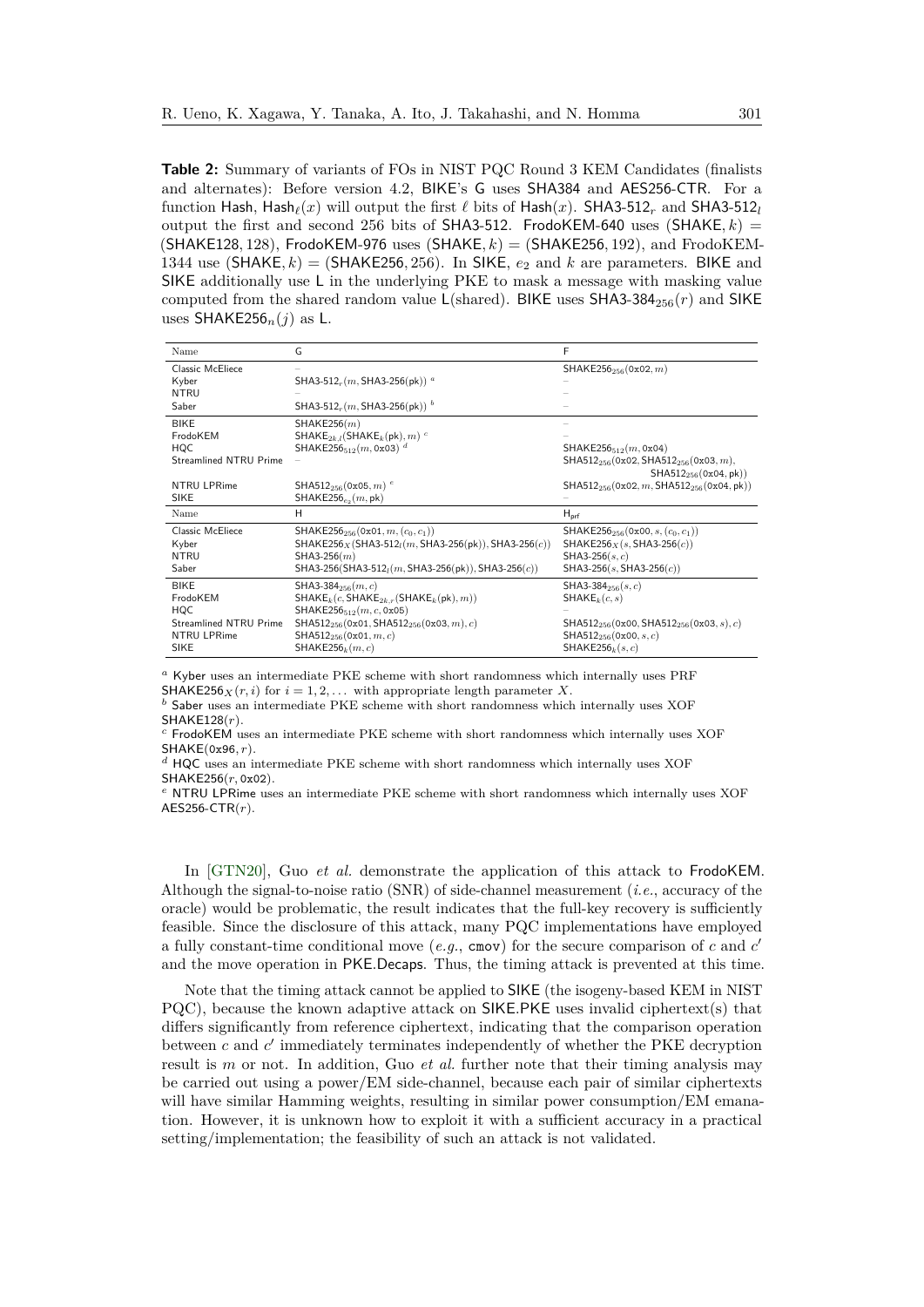#### **2.2.2 Power/EM analysis**

Ravi *et al.* [\[RRCB20\]](#page-24-2) show an SCA on lattice-based KEMs. The attack is a side-channelassisted CCA, ciphertexts of which are generated such that the decrypted (or decoded) plaintext is either 0 or 1 depending on a partial key. Here, the attacker cannot directly observe the plaintext due to the FO transformation; however, the side-channel leakage during re-encryption can be exploited to distinguish whether the plaintext is 0 or 1, which allows the attack to estimate the partial key. The attacker can recover the full key of some lattice-based KEMs by repeatedly querying the invalid ciphertexts to obtain different partial keys. In [\[RRCB20\]](#page-24-2), Ravi *et al.* show that this methodology is applicable to six lattice-based KEMs, namely, Kyber, Saber, FrodoKEM, Round5, NewHope, and LAC. Ravi *et al.* also present a side-channel distinguisher based on a combined application of Welch's *t*-test and reduced template that yields a sufficiently feasible full-key recovery. Their distinguisher does not require the detailed knowledge of the target implementation.

Recently, Bhasin *et al.* [\[BDH](#page-21-2)<sup>+</sup>21] report SCA vulnerabilities of masked polynomial comparison schemes  $[OSPG18, BPO+20]$  $[OSPG18, BPO+20]$  $[OSPG18, BPO+20]$  $[OSPG18, BPO+20]$  for ciphertext equality check in lattice-based KEMs, and demonstrate its application to Kyber. One of their attacks is based on the timing attack by Guo *et al.* [\[GTN20\]](#page-22-2), and focuses on the leakage of masked polynomial comparison of  $c = c'$  to realize a plaintext-checking oracle using a distinguisher comprised of *t*-test like the test vector leakage assessment (TVLA) [\[SM15\]](#page-25-6). Note that, although the attack utilizes a plaintext-checking oracle as well as our SCA, the literature primarily studies the (in)security of masked polynomial comparison for lattice-based KEMs, and discusses only some lattice-based KEMs (*i.e.*, Kyber, Saber, and FrodoKEM). In this sense, the contributions and goal of this paper are different from those of  $[BDH^+21]$  $[BDH^+21]$ , as this paper primarily studies the generality and practicality of adaptive attacks using plaintextchecking oracle in the scenario of SCA on KEMs and presents a DL-based side-channel distinguisher that is generally applicable to various PRF implementations.

In addition, extended CCA SCA approaches to lattice-based KEMs have been presented in [\[XPRO20,](#page-25-1)[RBRC20,](#page-24-5)[SKL](#page-25-2)<sup>+</sup>20[,REB](#page-24-4)<sup>+</sup>21], and, Ngo *et al.* [\[NDGJ21\]](#page-23-2) present an extended attack to a masked Saber implementation in  $[vBDK^+21]$  $[vBDK^+21]$  using a DL technique. These attacks are very efficient in terms of the number of oracle accesses (*i.e.*, side-channel traces) because they employ chosen ciphertexts which result in more side-channel-leaky plaintext regarding features and implementation of the underlying PKE. In other words, these attacks are very specific to the underlying PKE and its implementation. Although these attacks are CCA, they focus on some specific parts of the underlying PKE (*e.g.*, message encoding/decoding and number theoretic transform (NTT)-based multiplication) rather than the FO transformation. In other words, these attacks achieve a higher efficiency by focusing on a scheme/implementation-specific aspect; therefore, they are less general in terms of KEM based on the FO transformation.

In addition to the approaches outlined above, there are some SCAs for code- and isogenybased KEMs  $(e.g.,$  [\[SKC](#page-24-8)<sup>+</sup>19, [LNPS20\]](#page-23-4) and [\[KAJ17,](#page-23-5) [ZYD](#page-26-0)<sup>+</sup>20], respectively). However, these attacks focus on the underlying PKE rather than the FO transformation. For codeand isogeny-based KEMs, no SCA focusing on the FO transformation is known.

As another attack direction, Kannwischer *et al.* [\[KPP20\]](#page-23-6) present a single-trace SCA on SHA3 that recovers the secret input to SHA3 *via* a belief propagation based method, which is called soft-analytical SCA (SASCA). Although their attack is powerful, its feasibility heavily depends on the word length of the processor, the key length (*i.e.*, the input bits to be recovered), and the SNR at the side-channel measurement. In fact, it is difficult to apply the attack to some practical settings (*e.g.*, 32-bit processor and longer-than 256-bit secret) regarding the post-quantum KEMs. In addition, SASCA requires the detail of implementation and can be prevented/mitigated using a common SCA countermeasure (*e.g.*, masking). Note that Kannwischer *et al.* show that their attack can be used for recovering the shared secret of KEMs, but do not show the secret key recovery.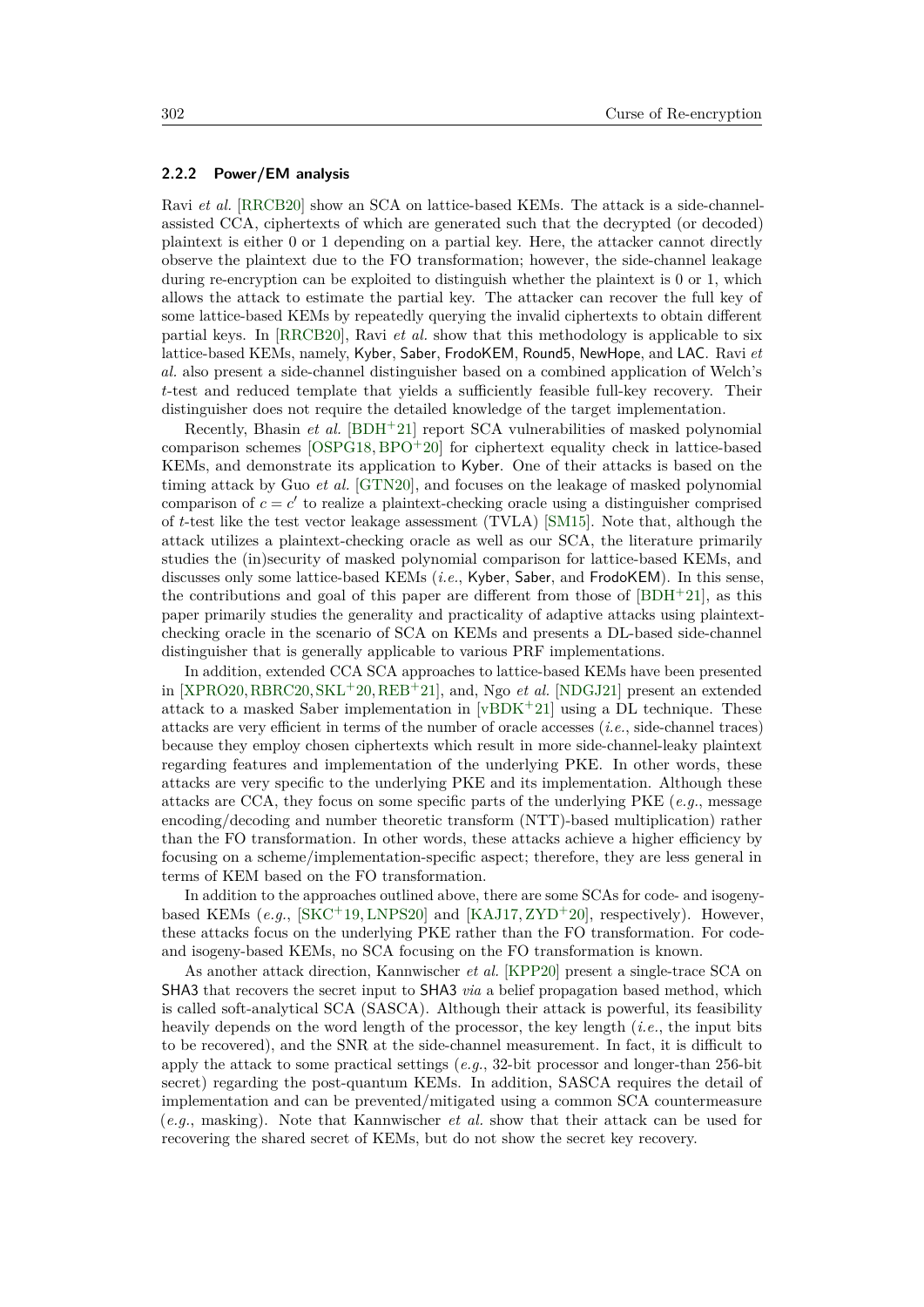# <span id="page-7-0"></span>**3 Proposed Methodology**

### **3.1 Plaintext-checking oracle**

We first introduce a *plaintext-checking oracle*, which plays an essential role in the proposed attack. A plaintext-checking oracle is one of major oracles employed in adaptive attacks on a wide range of PKEs including lattice-, code-, and isogeny-based ones (*e.g.*, [\[GPST16,](#page-22-6) [GTN20\]](#page-22-2)). The key recovery attack engaged in a plaintext-checking oracle is called keyrecovery plaintext-checking attack (KR-PCA). In this paper, we refer to "adaptive attack" as adaptive chosen-ciphertext attack.

For a given KEM, let *c* be a valid ciphertext named the *reference* ciphertext, and let *m* be the corresponding plaintext named the *reference* plaintext. Note here that *m* denotes the PKE decryption result, rather than the output of KEM*.*Decaps. The attacker can obtain a reference ciphertext corresponding to any reference plaintext by performing an encapsulation without secret key. An adaptive attacker generates an invalid ciphertext  $c'$ , which is a modification of *c* for an adaptive attack, and then queries it to the decryption oracle. Let  $m'$  be the plaintext corresponding to  $c'$ . An adaptive attack exploits the fact that there are two cases depending on the secret key:  $m'$  is equal to either the reference plaintext *m* or other plaintext  $\hat{m}$ . Formally, the plaintext-checking oracle  $\mathcal{O}(c', m)$  returns 1 if  $m = m'$ ; otherwise, it returns 0. For a KEM implementation based on FO transformation, such an oracle should be unavailable to any attacker, because the plaintext-checking oracle obviously leaks information on the PKE decryption result, which violates IND–CCA security guaranteed by the FO transformation.

# **3.2 Proposed SCA**

The proposed attack enacts a plaintext-checking oracle (or other abstracted decryption oracle such as decryption failure oracle) through a side-channel leakage to mount a chosenciphertext attack on the underlying CPA-secure PKE. In the proposed SCA, the attacker first obtains the side-channel leakage during PRF execution of PKE*.*Decaps for the reference ciphertext  $c$ . The attacker then queries a modified ciphertext  $c'$  for an adaptive attack using plaintext-checking oracle, and observes the side-channel leakage during PRF execution in the re-encryption of decapsulation. If  $c'$  is decrypted to the reference plaintext  $m$ , the side-channel leakage for  $c'$  should be considerably similar to that for  $c$  because the PRF input is identical. By contrast, if  $c'$  is decrypted to other plaintext  $\hat{m}$ , the two side-channel leakages should be meaningfully different. Thus, the attacker can distinguish whether or not the PKE decryption result is a reference plaintext from the side-channel leakage of PRF. As the proposed attack focuses on PRF leakage, it can perform a key recovery independently of the PKE*.*Dec implementation, even if it has no secrecy leakage.

The proposed SCA comprises a profiling phase and an attack phase. In the profiling phase, the attacker trains a classification model that uses side-channel trace(s) to distinguish which the PRF/PRG input is the reference plaintext or other random plaintext to enact the plaintext-checking oracle as mentioned above. In this paper, this trained model is called a side-channel distinguisher. In the attack phase, the attacker performs an adaptive attack on the underlying PKE using the trained distinguisher as the plaintext-checking oracle. Note that, although the attack employs a profiling phase, it does not require any profiling device because the profiling is performed using the target device without knowing the secret key, as in previous SCAs on lattice-based KEMs [\[RRCB20,](#page-24-2) [XPRO20,](#page-25-1) [RBRC20,](#page-24-5) [SKL](#page-25-2)<sup>+</sup>20, NDGJ21]. The proposed SCA also does not require details on the target implementation, as DL enables us to train a model without leakage assumption nor specific knowledge about the target implementation. Such a DL-based side-channel distinguisher would be suitable to two classification of traces for fixed vs. random input, as Moos *et al.* show an efficient DL-based leakage assessment [\[MWM21\]](#page-23-7).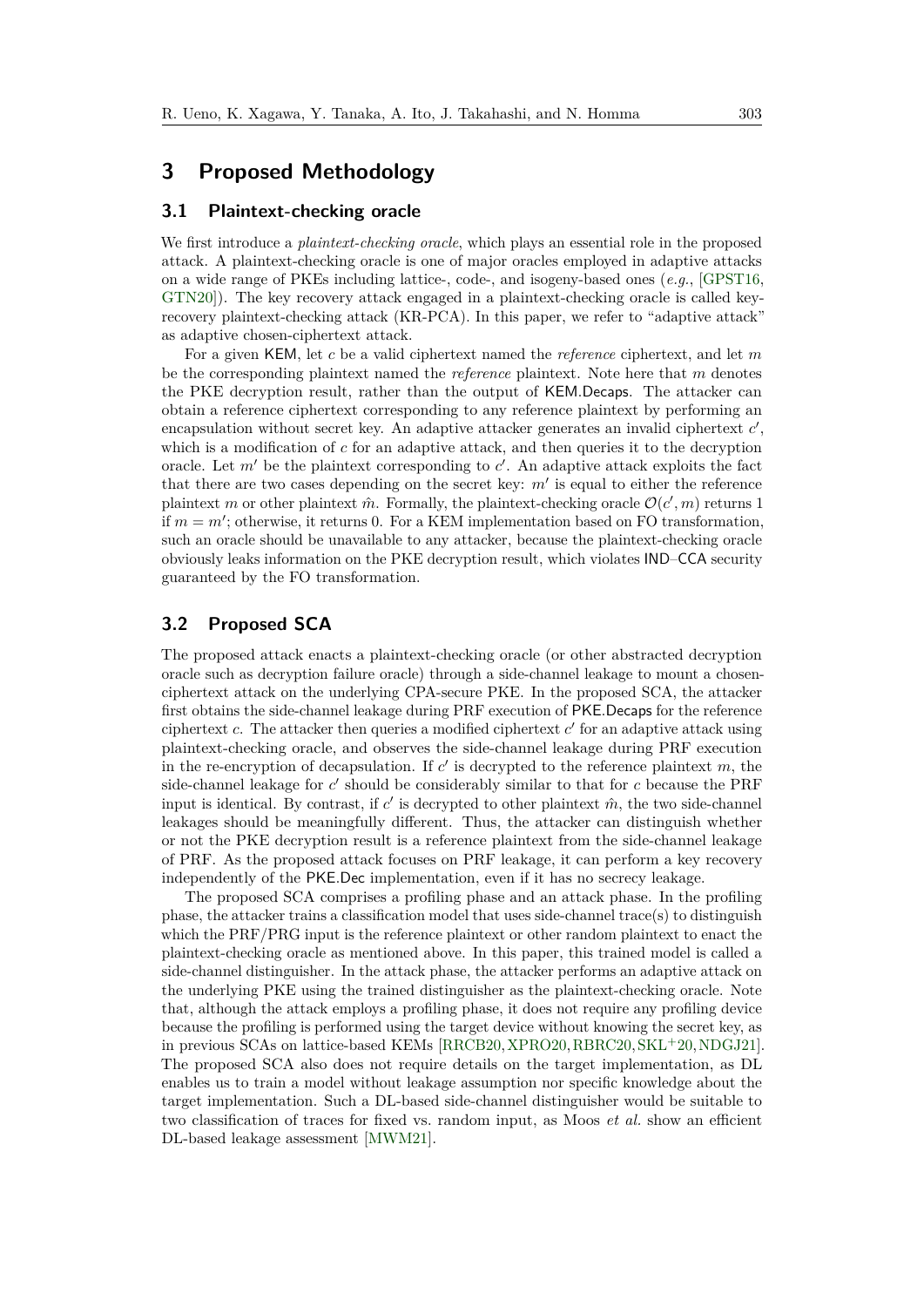# <span id="page-8-0"></span>**4 Application to Post-Quantum KEMs**

### **4.1 Lattice-based KEMs**

#### <span id="page-8-1"></span>**4.1.1 Attack concept**

To describe the underlying idea on KR-PCA on several prominent lattice-based PKEs, we consider a lattice-based PKE with a simplified notation. Suppose that, in the PKE decryption, the plaintext before decoding is given in the form of  $\text{Encode}(m) + ke +$  $e'$ , where  $k$  is the secret key,  $e$  and  $e'$  are errors, and Encode is an encode algorithm with a corresponding decode algorithm Decode to remove the noise  $ke + e'$ . Let *c* be a valid ciphertext corresponding to  $\textsf{Encode}(m) + ke + e'$ , which can be computed by the encapsulation. For a lattice-based PKE, the ciphertext is correctly decrypted and decoded to *m* if the noise  $ke + e'$  is less than a threshold value  $\gamma$ ; otherwise, *c* is decrypted and decoded to other plaintext  $\hat{m}$ . Lattice-based PKEs are usually designed so that the decryption failure probability is negligibly small for valid ciphertext.

In a KR-PCA, the attacker queries a modified ciphertext  $c' = c + \delta$  to the decryption oracle, where  $\delta$  is an error added to the ciphertext. The modified ciphertext is decrypted to  $\textsf{Encode}(m) + ke + e' + \delta$  before decoding, where  $ke + e' + \delta$  is the noise to be removed. Let *m'* be the decoded plaintext. If  $ke + e' + \delta < \gamma$ , *c'* is decrypted and correctly decoded to *m* (*i.e.*,  $m' = m$ ); otherwise (*i.e.*,  $ke + e' + \delta \ge \gamma$ ), *c*' is decrypted and wrongly decoded to other plaintext  $\hat{m}$  (*i.e.*,  $m' = \hat{m}$ ). In other words, if  $ke + e' + \delta < \gamma$ ,  $\mathcal{O}(c', m) = 1$ ; otherwise,  $\mathcal{O}(c', m) = 0$ . Therefore, the attacker can determine  $ke + e' + \delta$  through adaptive queries to the plaintext-checking oracle to find a value of  $\delta$  such that  $ke + e' + \delta = \gamma$ . Thus, the attacker solves the linear equation to recover the secret key *k* because  $e, e', \delta$ , and  $\gamma$  are available to the attacker. Furthermore, the number of oracle accesses needed for a full-key recovery can be reduced by querying a dedicated ciphertext, as mentioned in  $[BDL+19]$  $[BDL+19]$  and described in the following sections.

#### **4.1.2 FrodoKEM**

We herein describe the KR-PCA on FrodoKEM in [\[GTN20\]](#page-22-2) as a representative and simple case. For the simplicity, we omit the detailed descriptions of attacks on Kyber and Saber because they are broken in a manner similar to FrodoKEM, as described in [Section 4.1.3.](#page-10-0) Some instances of NTRU and NTRU Prime are also broken in a similar manner (we omit the detailed description for them as well), and we describe the implications in attacking them in [Section 4.1.4](#page-10-1) and [Section 4.1.5,](#page-10-2) respectively.

Let **S** be the matrix for the secret key. Let  $S'$ ,  $E$ ,  $E'$ , and  $E''$  be the error matrices. When the ciphertext  $(c_0, c_1)$  corresponding to a pair of ciphertext matrices **B**<sup>'</sup> and **C** is input to the decryption oracle, the oracle computes the plaintext matrix **M** as

$$
\mathbf{M} = \mathbf{C} - \mathbf{B}'\mathbf{S} = \mathsf{Frodo}.\mathsf{Encode}(m) + \mathbf{ES}' - \mathbf{E}'\mathbf{S} + \mathbf{E}'',
$$

where  $Frode_Ecom$  denotes the encoded plaintext (or initial seed). The corresponding Frode.Decode(M) obtains *m* by removing the noise  $\mathbf{E}\mathbf{S}' - \mathbf{E}'\mathbf{S} + \mathbf{E}''$  (which corresponds to  $ke + e'$  in [Section 4.1.1\)](#page-8-1).

In a KR-PCA, the attacker generates a modified ciphertext consisting of  $c_0$  and  $c'_1$ corresponding to  $C + \Delta$ , where  $\Delta$  is an error matrix added by the attacker (which corresponds to  $\delta$  in [Section 4.1.1\)](#page-8-1). When querying  $(c_0, c'_1)$ , the decryption oracle computes

$$
\mathbf{M}' = \mathsf{Frodo}.\mathsf{Encode}(m) + \mathbf{ES}' - \mathbf{E}'\mathbf{S} + \mathbf{E}'' + \Delta.
$$

Let the noise component  $\mathbf{E}\mathbf{S}' - \mathbf{E}'\mathbf{S} + \mathbf{E}'' + \Delta$  denote **Q**. Here, if all elements of **Q** are less than a threshold  $\gamma$ , **M**<sup> $\prime$ </sup> is correctly decoded to *m*; otherwise, **M**<sup> $\prime$ </sup> is wrongly decoded to other plaintext  $\hat{m}$ . Therefore, the attacker can find a  $\Delta$  such that  $\Gamma = Q$  by adaptively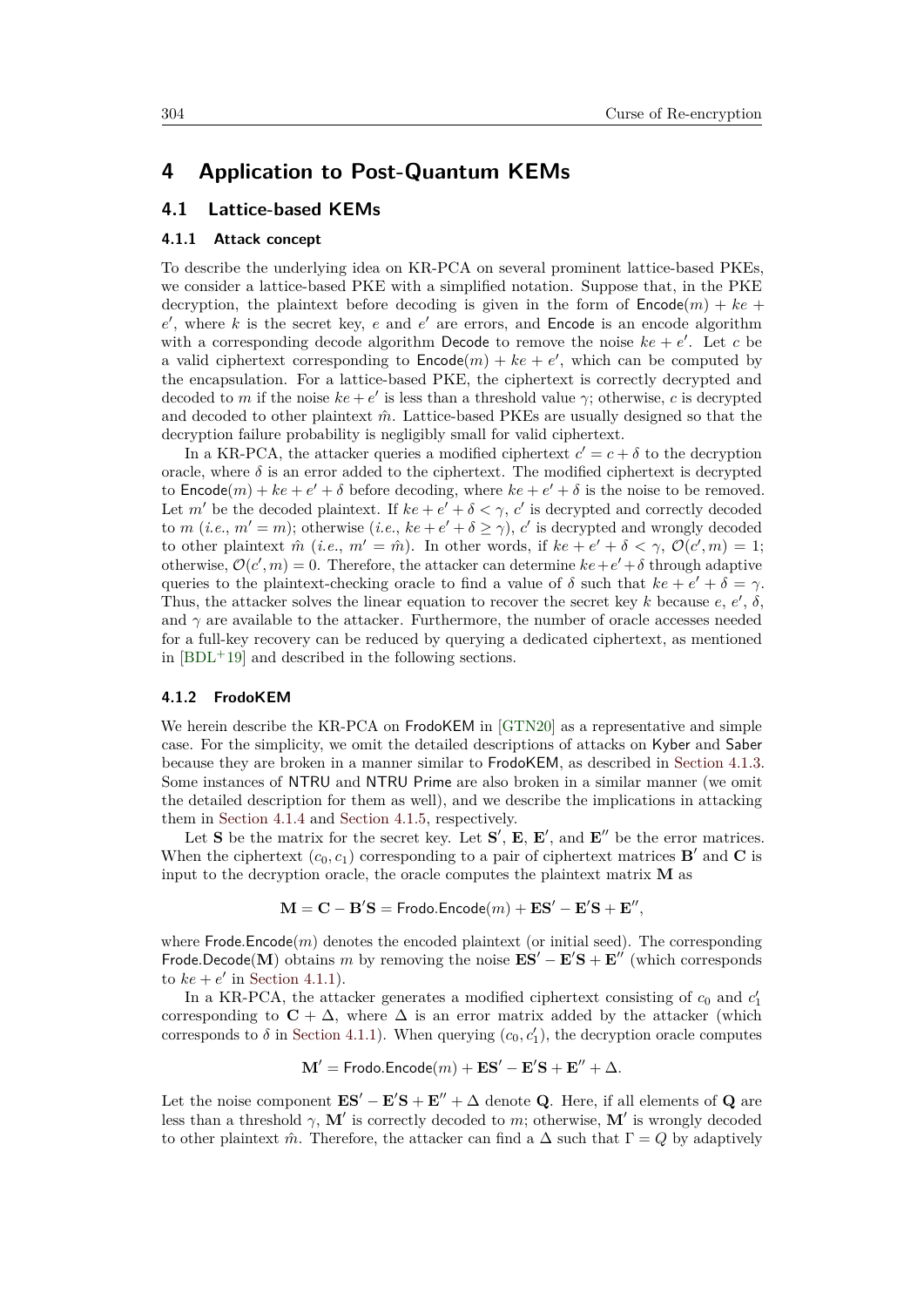<span id="page-9-0"></span>

| <b>Algorithm 2</b> Key-recovery plaintext-checking attack on FrodoKEM                                                                         |
|-----------------------------------------------------------------------------------------------------------------------------------------------|
| <b>Input:</b> Reference ciphertext $(c_0, c_1)$ , reference plaintext m, and noise matrices <b>S'</b> , <b>E</b> , <b>E'</b> , and <b>E''</b> |
| <b>Output:</b> Secret key sk ( <i>i.e.</i> , Secret matrix $S$ )                                                                              |
| 1: Function ATTACKONFRODOKEM $((c_0, c_1), m, S', E, E', E'')$                                                                                |
| $\Delta \leftarrow$ ZeroMatrix $(n, \bar{n})$ ;<br>2:                                                                                         |
| for $i=0$ to $n-1$ do<br>3:                                                                                                                   |
| 4:<br>for $i = 0$ to $\bar{n} - 1$ do                                                                                                         |
| for $\delta \in \{0, 1, \ldots, \gamma - 1\}$ do<br>5.                                                                                        |
| if $\mathcal{O}((c_0, c_1^{(i,j,\delta)}), m) = 0$ and $\mathcal{O}((c_0, c_1^{(i,j,\delta-1)}), m) = 1$ then<br>6:                           |
| $\Delta_{i,i} \leftarrow \delta$ ;<br>-7:                                                                                                     |
| Solve linear equation $\Gamma = ES' - E'S + E'' + \Delta$ about S;<br>8:                                                                      |
| 9:<br>return S:                                                                                                                               |

querying  $(c_0, c'_1)$  to the plaintext-checking oracle, where  $\Gamma$  is a matrix, all elements of which are a constant coefficient of  $\gamma$ . Because all elements in **Q** except for the secret key **S** (*i.e.*, **S**<sup>'</sup>, **E**, **E**<sup>'</sup>, **E**<sup>''</sup>, and  $\Delta$ ) are now available, the attacker can recover **S** by solving the linear equation  $\Gamma = \mathbf{Q}$  if the attacker obtains  $\Delta$ .

[Algorithm 2](#page-9-0) describes the KR-PCA on FrodoKEM. The attacker determines a reference plaintext and the corresponding valid reference ciphertext by performing an encapsulation in advance. At Line 2, we initialize an  $n \times \bar{n}$  matrix  $\Delta$  as a zero matrix, where *n* and  $\bar{n}$ denote the matrix size in FrodoKEM. We iteratively determine the  $(i, j)$ -th element of  $\Delta$ (denoted by  $\Delta_{i,j}$ ) over the loop of Lines 3–7. At Line 6, we query modified ciphertexts  $(c_0, c_1^{(i,j,\delta)})$ , where  $c_1^{(i,j,\delta)}$  is a ciphertext corresponding to a matrix of **C** where  $\delta$  is added to the  $(i, j)$ -th element. If the  $(i, j)$ -th element of **Q** is less than  $\gamma$ , the corresponding plaintext matrix  $\mathbf{M}'$  is correctly decoded to  $m$  (*i.e.*,  $\mathcal{O}((c_0, c_1^{(i,j,\delta)}), m) = 1$ ); otherwise,  $\mathbf{M}'$  is wrongly decoded to other plaintext  $(i.e., \mathcal{O}((c_0, c_1^{(i,j,\delta)}), m) = 0)$ . In particular, the  $(i, j)$ -th element of **Q** is equal to  $\gamma$  if and only if  $\mathcal{O}((c_0, c_1^{(i,j,\delta)}), m) = 0$  and  $\mathcal{O}((c_0, c_1^{(i,j,\delta-1)}), m) = 1$ ; in this manner, the attacker obtains information on  $\Delta_{i,j}$  through the plaintext-checking oracle. Once the attacker obtains  $\Delta_{i,j}$  for all *i* and *j*, the attacker recovers the secret matrix **S** by solving the linear equation  $\Gamma = \mathbf{Q}$  at Line 8.

In Lines 5–7, we require at most  $\gamma$  oracle accesses to determine  $\Delta_{i,j}$  for each pair of *i* and *j* if using a naive manner. However, as Guo *et al.* mention in [\[GTN20\]](#page-22-2), it is possible to reduce the number of oracle accesses to  $\log \gamma$  by means of a binary search. Thus, [Algorithm 2](#page-9-0) achieves a full-key recovery with  $n\bar{n} \log \gamma$  oracle accesses. In addition, as mentioned in  $[BDL^+19]$  $[BDL^+19]$ , the number of oracle accesses can be further reduced using a sparse ciphertext matrix. Let us consider  $\mathbf{D}^{(i)} = [\vec{0}, \dots, \vec{0}, \vec{1}, \vec{0}, \dots, \vec{0}]$ , whose *i*-th column is all 1's. Suppose that we query a couple of ciphertext matrices  $(D^{(i)}, C)$ . In the decryption, we obtain  $\mathbf{M} = \mathbf{C} - \mathbf{D}^{(i)}\mathbf{S} = \mathbf{C} - \mathbf{Z}$ , where the first row of **Z** is the *i*-th row of **S** and the remaining elements are 0. We modify **C** and checks whether the decoded message is 0 or not as the plaintext-checking oracle. For example, let us consider the query  $\mathbf{D}^{(1)}$  with **C** whose first row is filled by  $q/2^{B+1}$  (where q is the modulus of the ring and B is the bit length of Frodo*.*Encode) and the remaining rows are filled by 0's. We have **M** whose first row is  $q/2^{B+1} - \mathbf{S}_{0,i}$  for  $i = 0, 1, \ldots, \bar{n} - 1$ , which is decoded into 0 if and only if  $\mathbf{S}_{0,i} > 0$ . Thus, the attacker can directly recover the coefficients of secret matrix **S** with fewer oracle accesses than the above straightforward attack.

In FrodoKEM.Decaps, the plaintext  $m'$  is first computed by PKE.Dec, and then SHAKE is computed for a concatenation of  $m'$  and a hash value associated with public key (denoted by **pkh** in the FrodoKEM document  $[A+20]$  $[A+20]$ . Since the SHAKE input is only dependant on *m*<sup> $\prime$ </sup> and public key, the SHAKE execution in FrodoKEM. Decaps after the PKE decryption is exploitable *via* the proposed SCA.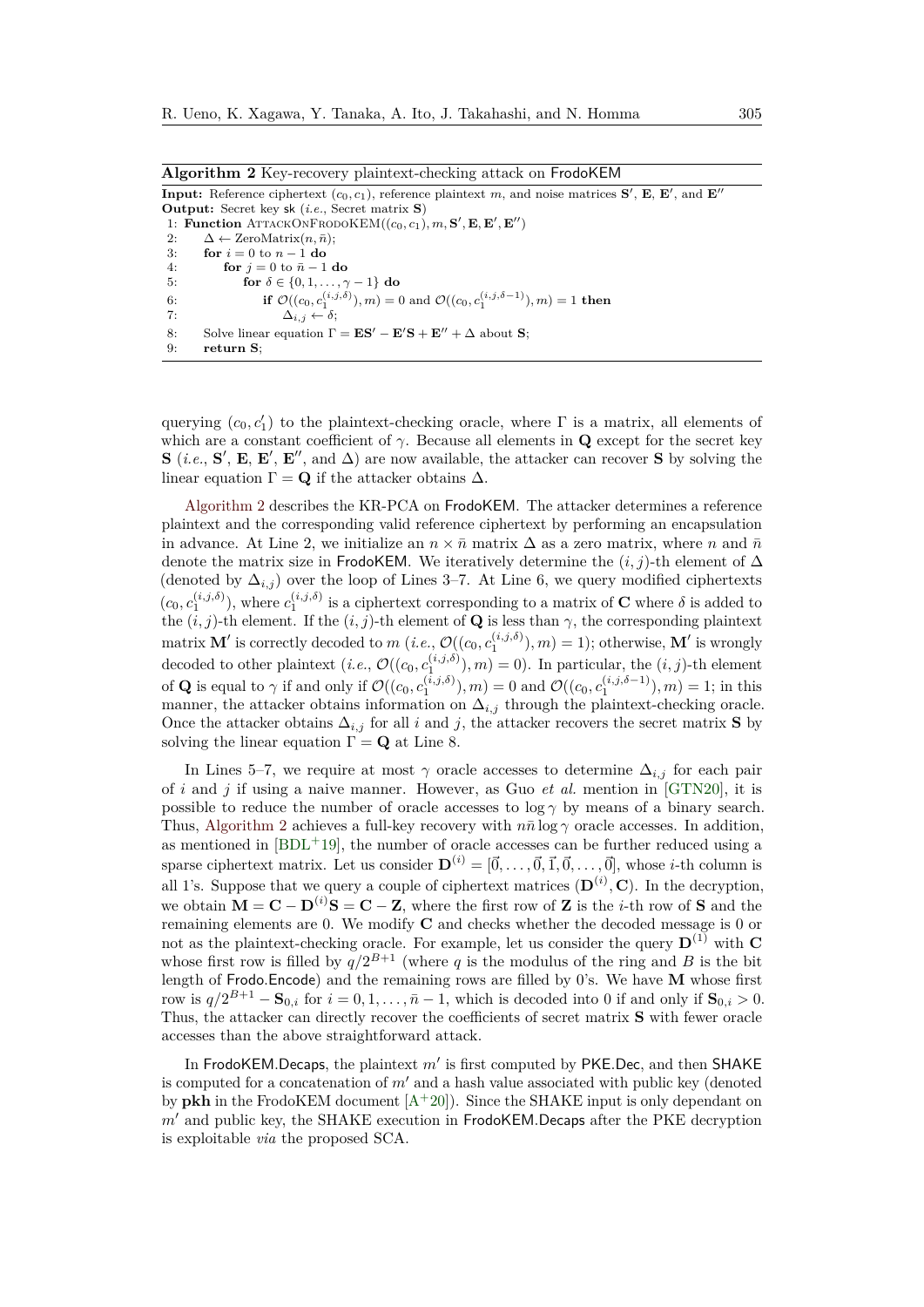#### <span id="page-10-0"></span>**4.1.3 Kyber and Saber**

The proposed SCA can be mounted on Kyber and Saber as there is similar KR-PCA using sparse ciphertexts and plaintext-checking oracle against them as that against FrodoKEM. Against Kyber, the proposed SCA can recover the secret key on the basis of key-recovery attack against Kyber-512 in Round 2 following the approach of Huguenin-Dumittan and Vaudenay [\[HV20\]](#page-22-7) (precisely, we use the extended version in Xagawa *et al.* [\[XIU](#page-25-8)<sup>+</sup>21]). Against Saber, the proposed SCA recovers the secret key on the basis of the adaptive attack in Huguenin-Dumittan and Vaudenay [\[HV20\]](#page-22-7) for LightSaber and the attack by Osumi *et al.* [\[OUKT21\]](#page-24-9) for Saber and FireSaber. In all cases, the decrypted plaintext will be  $0^{\ell}$  or a unit vector  $0^{i-1} \parallel 1 \parallel 0^{\ell-i-1}$ . The plaintext-checking oracle can be implemented using the PRF leakage in the re-encryption as well as FrodoKEM.

#### <span id="page-10-1"></span>**4.1.4 NTRU**

NTRU has two slightly differing KEM schemes—NTRU-HPS and NTRU-HRSS. In the PKE of both KEMs, the public key is *h*, the plaintext is a pair of "short" polynomials (*r, m*), and the ciphertext is  $c = h \cdot r + \text{Lift}(m) \in \mathbb{Z}[x]/(q, x^n - 1)$ , where Lift is a bijection. NTRU's ciphertext space is  $\{c \in \mathbb{Z}[x]/(q, x^n - 1) \mid c \equiv 0 \pmod{(q, x - 1)}\}$ , which is isomorphic to  $\mathbb{Z}[x]/(q,(x^n-1)/(x-1)).$ 

We can modify the KR-PCA by Hoffstein and Silverman [\[HS99\]](#page-22-8) and Jaulmes and Joux [\[JJ00\]](#page-23-8) against the original NTRU, in which *m* is the plaintext and *r* is a randomness. These key-recovery attacks modify  $c = h \cdot r + \text{lift}(m)$  into  $c' = c + \delta$  and check whether a *half m* of decrypted plaintext  $(r, m)$  is equivalent to the expected half plaintext  $m_{\text{guess}}$ , say, 0, or not. We note that the remaining half  $r_{\text{guess}}$  of the expected plaintext can be computed from the ciphertext and the expected half plaintext by  $r_{\text{guess}} = (c' - \text{lift}(m_{\text{guess}})) \cdot h^{-1}$ . The primary hurdle to adapting this attack to NTRU is that NTRU's ciphertext space is changed from the original NTRU. Thus,  $\delta$  should also satisfy  $\delta \equiv 0 \pmod{(q, x - 1)}$ . This constraint makes analysis complex, and therefore, we do not adopt these attacks.

We can also use the KR-PCA attack against NTRU-HPS and NTRU-HRSS by  $[DDS^+19]$  $[DDS^+19]$ and [\[ZCQD21\]](#page-26-1), respectively. These key-recovery attacks fix  $m_{\text{guess}} = 0$ , modify  $r'$  and  $r_{\text{guess}}$ , compute  $c = h \cdot r'$ , and check whether the decrypted plaintext  $(r, m)$  is equivalent to the guess ( $r_{\text{guess}}$ ,  $m_{\text{guess}}$ ) or not. In both attacks, *c* satisfies  $c \equiv 0 \pmod{(q, x - 1)}$  because  $h \equiv 0 \pmod{(q, x - 1)}$  by design.

We note that NTRU in Rounds 2 and 3 uses SXY [\[SXY18\]](#page-25-0) as a variant of the FO transformation; this approach does not involve the computation of  $r' \leftarrow G(m')$  because the underlying PKE*.*Enc is *deterministic*. Furthermore, NTRU does not perform the re-encryption test explicitly. However, NTRU still involves the validity check in the decapsulation, which can be exploited *via* the framework of the proposed SCA. In addition, (un)fortunately, NTRU's decapsulation program in pqm4 computes both keys  $k = H(r, m)$ and  $k' = H<sub>prf</sub>(s, c)$  and outputs one of them according to the result of the implicit reencryption test. In our experiments, we are able to detect whether  $m_{\text{guess}} = 0$  or not from the leakage of these computations of  $H$  and  $H_{\text{prf}}$  or the procedure corresponding to the validity check with a high accuracy. (See [Section 6](#page-16-0) for the details.)

#### <span id="page-10-2"></span>**4.1.5 NTRU Prime**

NTRU Prime has two KEM schemes: sntrupr (Streamlined NTRU Prime) and ntrulpr (NTRU LPRime). As NTRU LPRime has a similar structure to Kyber, Saber, and FrodoKEM, it is possible to mount a KR-PCA on it following the approach in  $[XIU^+21]$  $[XIU^+21]$ , in which the decrypted plaintext is  $1^{\ell}$  or a vector of the form  $1^{i-1} \parallel 0 \parallel 1^{\ell-i-1}$  for *i*.

Streamlined NTRU Prime has a structure similar to that of NTRU. The plaintext is *r* and a ciphertext is  $c = \text{Round}(h \cdot r)$ , where  $\text{Round}(x)$  rounds each coefficient of x to the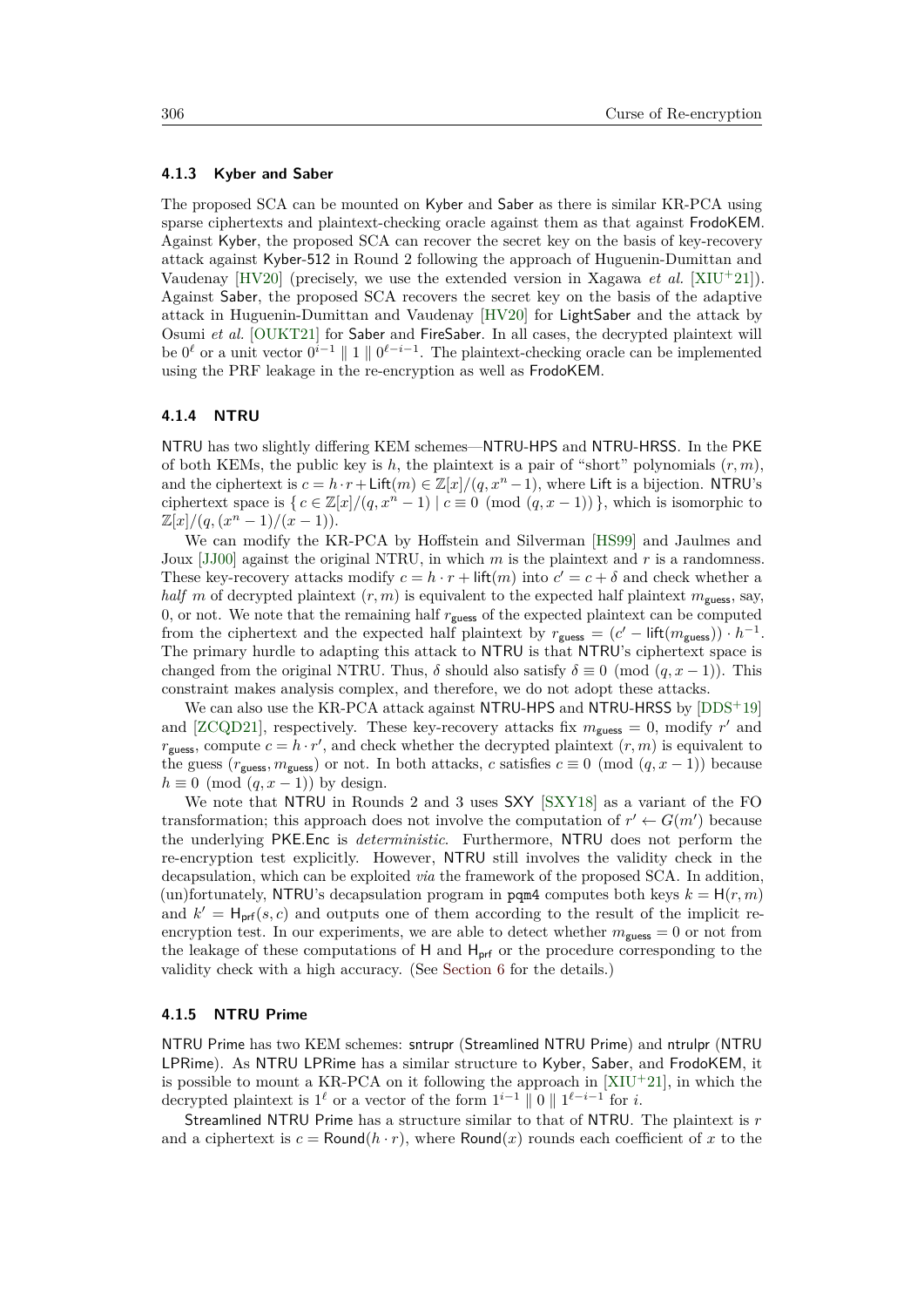nearest element in  $3\mathbb{Z}$ .<sup>[1](#page-11-0)</sup> However, there are some technical hurdles to adapting conventional KR-PCAs (or KR-PCAs similar to the above) against NTRU. For example, Streamlined NTRU Prime's PKE*.*Dec internally checks the Hamming weight of each decrypted plaintext  $r$  and overwrites the decrypted plaintext with the fixed plaintext  $r_{\text{fixed}}$  if the test fails. Very recently, Ravi *et al.* [\[REB](#page-24-4)<sup>+</sup>21] propose two key-recovery side-channel attacks against Streamlined NTRU Prime, which is inspired by chosen-ciphertext attacks against NTRU proposed by Jaulmes and Joux [\[JJ00\]](#page-23-8).

The first attack is based on the "plaintext-checking" oracle, which tests whether the internal variable is 0 or not. The internal decrypted plaintext will be either 0 or some polynomial; in both cases, the Hamming weight will be invalid and the output of the underlying PKE.Dec is  $r_{fixed}$ . Thus, in order to implement this "plaintext-checking" oracle, we need to analyze side-channel information of the computation in PKE*.*Dec(sk*, c*) rather than PRF, which is out of focus of this paper.

The second attack is based on the decryption-failure oracle, which tests whether the decrypted plaintext is intended to be *r* or not. If so, the Hamming weight of *r* will be valid. In contrast, if the decryption failure occurs, the Hamming weight of the decrypted plaintext becomes invalid and it is overwritten by  $r_{fixed}$ . Ravi *et al.* implement the decryption-failure oracle by analyzing side-channel information from the re-encryption test. We can adopt and modify their attack for the proposed SCA, which indicates that the proposed general framework can be instantiated with a decryption failure oracle for the application to Streamlined NTRU Prime as follows:

### **Ravi et al.'s decryption failure-based attack and our modification:** This attack proceeds in two phases:

- 1. In the first phase, the attack seeks a  $\delta$  corresponding to a "1-collision" of the secret key by checking the decryption of  $c' = c + \delta$ , where  $c = \text{Round}(h \cdot r_{\text{valid}})$  for a correct plaintext  $r_{valid}$ . If the decryption failure is detected, then we employ  $\delta$  as  $c_{\text{base}}$ . They design the structure of  $\delta$  carefully. We slightly change the structure of  $\delta$  to boost the success probability of successfully obtaining 1-collision.<sup>[2](#page-11-1)</sup> We then follow their strategy to design  $\delta$  and estimate the probability of successfully obtaining appropriate  $\delta$  as approximately 1% and 1.5% for sntrup653 and sntrup1277, respectively.<sup>[3](#page-11-2)</sup> See [\[REB](#page-24-4)<sup>+</sup>21, Section 4.1 and 4.2] for the details.
- 2. In the second phase, the attack queries four ciphertexts modifying *c* and *c*base, and checks the decrypted results are  $r_{\text{valid}}$  or  $r_{\text{fixed}}$  to determine the coefficient of the secret key.

We note that NTRU Prime uses a variant of the FO transformation that does not involve the computation of randomness because the underlying PKE*.*Enc is *deterministic* as NTRU. (Un)fortunately, NTRU Prime uses the explicit re-encryption test and also adds an additional hash HashConfirm $(r, pk)$  to its ciphertext of the underlying PKE, where HashConfirm $(r, pk) =$ Hash $(0x02 \parallel$ Hash $(0x03 \parallel r) \parallel$ Hash $(0x04 \parallel pk)$  and Hash(*z*) is the first 32 bytes of  $SHA-512(z)$ . Thus, the decapsulation algorithm computes HashConfirm $(r', p)$  in the re-encryption test, which leaks side-channel information of  $r'$  as desired.

<span id="page-11-1"></span><span id="page-11-0"></span><sup>&</sup>lt;sup>1</sup>Letting  $m = c - h \cdot r$ , we can write  $c = h \cdot r + m$  as in the NTRU case.

<sup>&</sup>lt;sup>2</sup>We recommend the parameter setting  $(m, n) = (1, 3)$  for sntrup653 and sntrup1277 as Ravi *et al.*, while we change the range of indices  $i_1, \ldots, i_m, j_1, \ldots, j_n$  for  $\delta$  from  $[0, p)$  to  $[|p/2|, p)$ . This simple trick approximately *triples* a probability of 1-collision.

<span id="page-11-2"></span><sup>&</sup>lt;sup>3</sup>We recommend the parameter settings  $(k_1, k_2) = (96, 282)$  and  $(152, 486)$  for sntrup653 and sntrup1277, respectively. At a noise  $n'[i]$  of approximately 20%,  $a[i] > q/2$ .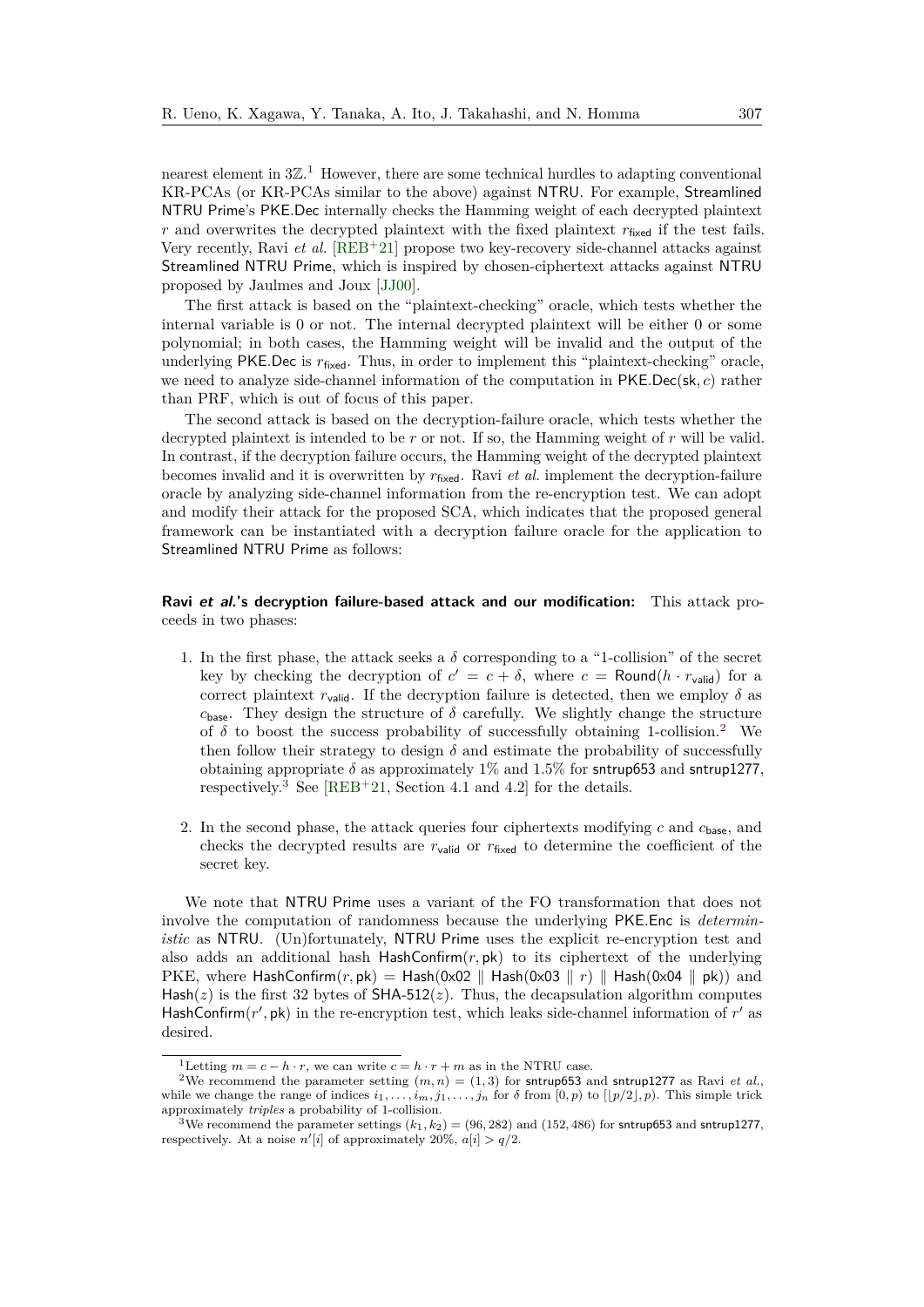### **4.2 Code-based KEMs**

### **4.2.1 HQC**

Roughly speaking, HQC has a structure similar to those of the lattice-based KEM schemes Kyber, Saber, FrodoKEM, and NTRU LPRime, even though HQC is based on the code problem. Hence, we can perform KR-PCAs on HQC in the strategy similar to them. Indeed, Huguenin-Dumittan and Vaudenay [\[HV20\]](#page-22-7) give a KR-PCA against HQC in Round 2 by mimicking the attack by Băetu *et al.* [\[BDL](#page-21-4)<sup>+</sup>19] against another code-based PKE Lepton [\[YZ17\]](#page-25-9). Although HQC changed the parameters and decoder from Rounds 2 to Round 3, adjusting the parameter setting enables us to perform the KR-PCA; see Xagawa *et al.* [\[XIU](#page-25-8)<sup>+</sup>21] for details. In their attack, the decrypted plaintext is  $0^{\ell}$  or a vector of the form  $0^{i-1} \parallel 1 \parallel 0^{\ell-i-1}$  for some *i*. As HQC employs SHAKE to obtain the decrypted plaintext in the re-encryption, the plaintext-checking oracle can be enacted using the SHAKE leakage *via* the proposed SCA.

# **4.2.2 BIKE**

BIKE in Round 3 has a single KEM scheme based on the Niederreiter PKE with quasicyclic moderate density parity-check (QC-MDPC) code. In [\[GJS16\]](#page-22-10), Guo *et al.* give a key-recovery reaction attack (GJS attack) against QC-MDPC [\[MTSB13\]](#page-23-9), which is a variant of the McEliece PKE with QC-MDPC codes. Roughly speaking, the decryption oracle can be used to recover the distance profile  $\mu(h_0)$  of one-half of a secret key  $h_0 \in \mathrm{GF}(2)^n$ . The distance profile contains  $(d, \mu_d)$  for  $d = 1, 2, \ldots, n/2$ , implying that there are  $\mu_d$  pairs of 1's with distance *d* in *h*0. Guo *et al.* report that it is possible in practice to recover  $h_0$  from its distance profile  $\mu(h_0)$  in the parameter set for 80-bit security. Xagawa *et al.* [\[XIU](#page-25-8)<sup>+</sup>21] report that the GJS attack [\[GJS16\]](#page-22-10) against QC-MDPC can be *partially* applied to BIKE in round 3 in the presence of the plaintext-checking oracle. Their approach recovers approximately one-quarter of the distance profile in the parameter set for 128-bit security. The decapsulation of BIKE employs the PRF in the re-encryption (*i.e.*, AES and SHA384), which is exploited to implement the plaintext-checking oracle *via* the proposed framework.

Note that the GJS attack queries multiple ciphertexts (*e.g.*, 2*,*000 ciphertexts for each *d*) from crafted invalid plaintexts *at random* in order to compute  $(d, \mu_d)$  and checks whether they are decrypted correctly or not; as a result, it is impossible to fix the template plaintext.

#### **4.2.3 Classic McEliece**

The proposed attack is not applicable to Classic McEliece because there is no known adaptive attack on the PKE of Classic McEliece. However, regarding the decapsulation of Classic McEliece, we can realize a plaintext-checking oracle for the PKE because Classic McEliece computes an additional hash  $\text{Hash}(2, m')$  in the re-encryption test as Streamlined NTRU Prime, which indicates that the proposed attack can be mounted on Classic McEliece if a KR-PCA is discovered.

# **4.3 Isogeny-based KEM**

Hereafter, we propose a new SCA on SIKE focusing on the FO transformation. The proposed SCA is based on an adaptive attack on Jao's and De Fao's supersingular isogeny cryptosystem [\[JDF11\]](#page-23-10) (namely, supersingular isogeny Diffie–Hellman (SIDH)) proposed by Galbraith *et al.* [\[GPST16\]](#page-22-6). We describe a modification of their attack for mounting the proposed SCA on SIKE.Decaps in the proposed framework.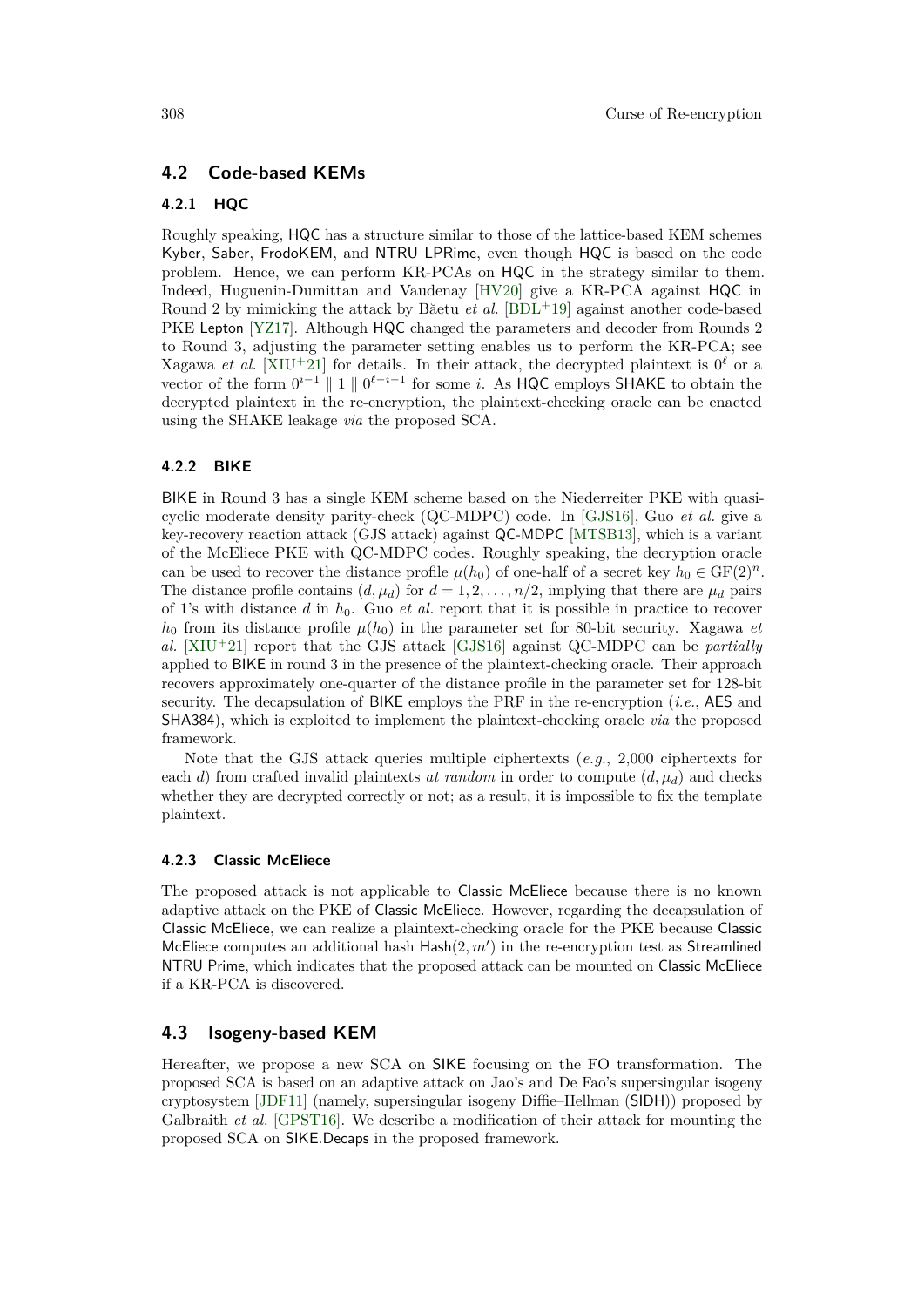Let  $P_A$ ,  $Q_A$ ,  $P_B$ , and  $Q_B$  be the public generator points on  $E_0$ , where  $E_0$  is the starting Montgomery curve over  $\mathbb{F}_{p^2}$  with  $p = 2^{e_A}3^{e_B} \pm 1$  (in SIKE in Round 3,  $E_0$  is defined as  $y = x^3 + 6x^2 + x$ . Let sk<sub>2</sub> and sk<sub>3</sub> be Alice's and Bob's secret keys, respectively. Let  $R_A = P_A + [\frac{\epsilon k_2}{Q_A} \text{ and } R_B = P_B + [\frac{\epsilon k_3}{Q_B} \text{ be the secret points for generating finite cyclic}$ groups for the kernels of Alice's and Bob's isogenies  $\phi_A$  and  $\phi_B$ , respectively. As well, let  $p\mathbf{k}_2$  and  $p\mathbf{k}_3$  be Alice's and Bob's public keys, respectively. Let  $E_A = E_0 / \langle R_A \rangle$  be Alice's public curve isogenous to  $E_0$  with regard to Alice's isogeny  $\phi_A$  with a kernel  $\langle R_A \rangle$ , and let  $\tilde{P}_A = \phi_A(P_B)$  and  $\tilde{Q}_A = \phi_A(Q_B)$  denote Bob's public points on  $E_A$  (calculated by Alice). As  $sk_3$  acts as the secret key in SIKE, the goal of an adaptive attacker is to recover  $sk_3$ by adaptively querying ciphertexts to the decryption oracle. Note that, in SIKE, Alice corresponds to the sender (and attacker in the proposed SCA) and Bob corresponds to the receiver with a key generation (and victim).

At SIKE. Encaps, Alice computes her secret point  $R_A$  and public curve  $E_A$  (and  $P_A$ and  $\tilde{Q}_A$  to generate a reference ciphertext  $(c_0, c_1)$ , where the reference *j*-variant for the ciphertext corresponds to a curve  $E_0/\langle R_A, R_B \rangle$ . Here,  $E_0/\langle R_A, R_B \rangle$  denotes the shared curve isogenous to  $E_0$  with regard to an isogeny with a kernel of a finite group  $\langle R_A, R_B \rangle \coloneqq \{ [n_A]R_A + [n_B]R_B \mid n_A \in \{0, 1, ..., 2^{e_A} - 1\}, n_B \in \{0, 1, ..., 3^{e_B} - 1\} \}.$ The valid ciphertext of SIKE. Encaps is given by  $c_0 = \mathsf{pk}_2 = (E_A, \tilde{P}_A, \tilde{Q}_A)^{-4}$  $c_0 = \mathsf{pk}_2 = (E_A, \tilde{P}_A, \tilde{Q}_A)^{-4}$  $c_0 = \mathsf{pk}_2 = (E_A, \tilde{P}_A, \tilde{Q}_A)^{-4}$  and  $c_1 =$  $m \oplus \textsf{SHAKE}(j(E_0/\langle R_A, R_B \rangle))$ , where *m* is a random number from  $U(\{0,1\}^n)$  with  $n \in$ {128*,* 192*,* 256}.

In the adaptive attack, we consider a secret key with a ternary digit representation  $s_{3} = 3^{0}\beta_{0} + 3^{1}\beta_{1} + \cdots + 3^{i}\beta_{i} + \cdots + 3^{e_{B}-1}\beta_{e_{B}-1}$  where  $\beta_{i} \in \{0,1,2\}$ . The adaptive attack performs the key recovery from the least significant ternary digit upto the most significant ternary digit in an iterative manner. Let us consider the recovery of the *i*-th ternary digit  $(i.e., \beta_i)$ , supposing that the attacker has already recovered up-to the  $(i-1)$ -th digit, that is,  $\beta_0, \beta_1, \ldots, \beta_{i-1}$  (the attack description includes the initial case, namely  $i = 0$ ). Let  $K_i = 3^0\beta_0 + 3^1\beta_1 + \cdots + 3^{i-1}\beta_{i-1}$  ( $K_0 = 0$ ) be the recovered part of the secret key. The attacker generates the modified ciphertexts  $(c_0^{(\tau,i)}, c_1)$  for  $\tau \in \{0, 1, 2\}$ , where  $\tilde{P_A}$  and  $\tilde{Q_A}$ in *c*<sup>0</sup> are replaced with

$$
\tilde{P}_A^{(\tau,i)} = \tilde{P}_A - [3^{e_B - i - 1}K_i + 3^{e_B - 1}\tau]\tilde{Q}_A,
$$
  

$$
\tilde{Q}_A^{(\tau,i)} = \tilde{Q}_A + [3^{e_B - i - 1}]\tilde{Q}_A,
$$

respectively. Then, let  $R_{AB} = \tilde{P}_A + [\mathsf{sk}_3] \tilde{Q}_A$  be the cyclic group generator of the isogeny kernel at SIKE.Decaps corresponding to the reference ciphertext  $(c_0, c_1)$ . In other words, the decryption oracle correctly calculates the cyclic group generator as *RAB* for a valid ciphertext. On the other hand, when querying  $(c_0^{(\tau,i)}, c_1)$  to the decryption oracle, the generator of the cyclic group is calculated as

$$
R_{AB}^{(\tau,i)} = (\tilde{P}_A - [3^{e_B - i - 1}K_i + 3^{e_B - 1}\tau]\tilde{Q}_A) + [\mathsf{sk}_3](\tilde{Q}_A + [3^{e_B - i - 1}]\tilde{Q}_A)
$$
  
=  $R_{AB} + [3^{e_B - i - 1}(\mathsf{sk}_3 - K_i) - 3^{e_B - 1}\tau]\tilde{Q}_A.$ 

and then the *j*-variant of  $E_A / \langle R_{AB}^{(\tau,i)} \rangle$  is computed. Here, it holds  $R_{AB} = R_{AB}^{(\tau,i)}$  if and only if  $\tau = \beta_i$ , because

$$
[3^{e_B - i - 1}(\text{sk}_3 - K_i) - 3^{e_B - 1}\tau]\tilde{Q}_A = [3^{e_B - i - 1}\sum_{j=i}^{e_B - 1} 3^j \beta_j - 3^{e_B - 1}\tau]\tilde{Q}_A,
$$
  
= 
$$
[3^{e_B - 1}(\beta_i - \tau)]\tilde{Q}_A,
$$

<span id="page-13-0"></span><sup>&</sup>lt;sup>4</sup>In practice, instead of  $E_A$ , the ciphertext (or public key) of SIKE is given by three points  $(\tilde{D_A}, \tilde{P_A}, \tilde{Q_A})$ , where  $\tilde{D}_A = \tilde{P}_A - \tilde{Q}_A = \phi_A(P_B - Q_B)$ .  $E_A$  is reconstructed from the three points by the receiver. This has no influence on the adaptive attack.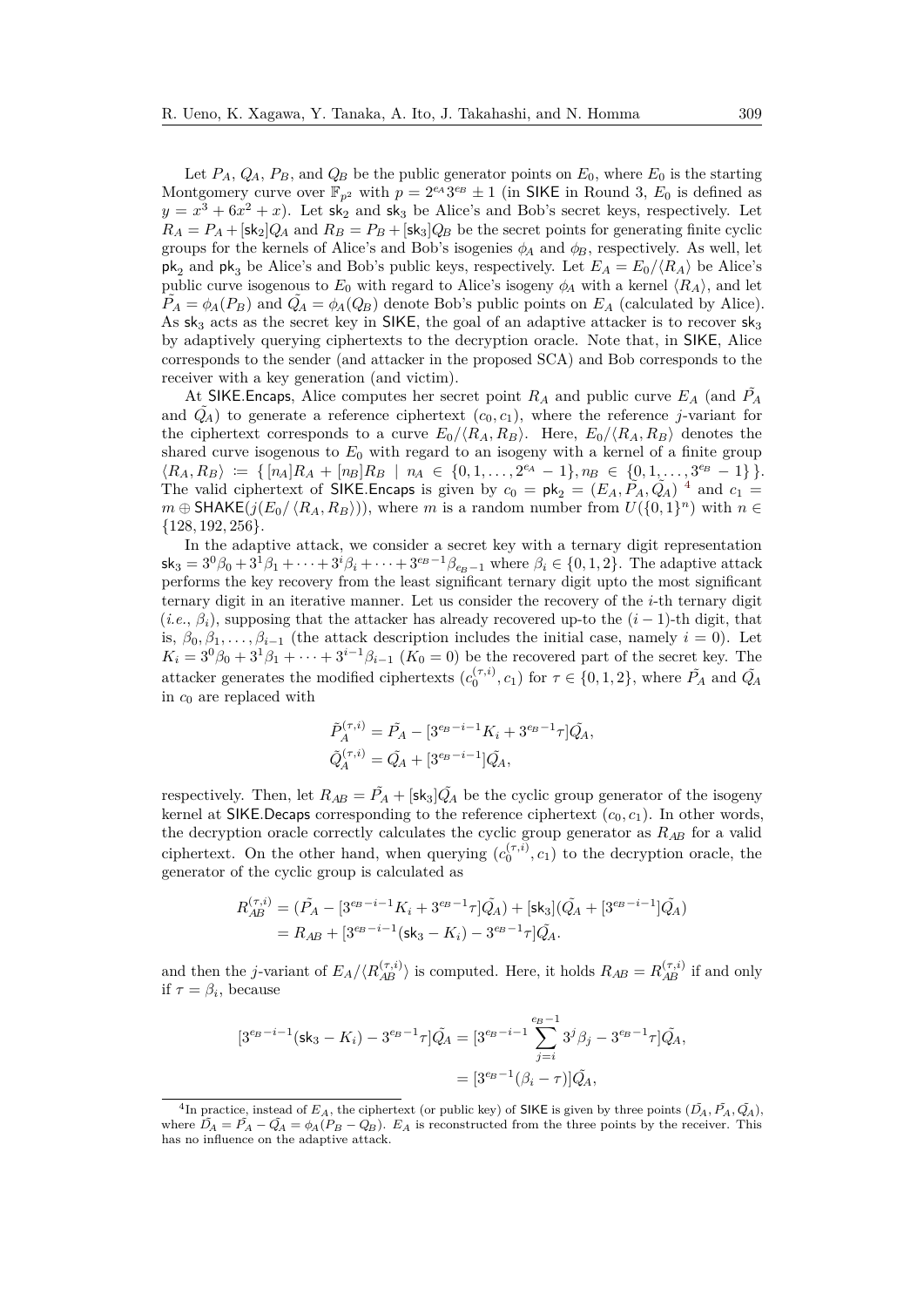<span id="page-14-0"></span>**Algorithm 3** Key-recovery plaintext-checking attack on SIKE

**Input:** Reference ciphertext  $(c_0, c_1)$  and reference plaintext  $m$ **Output:** Secret key sk<sub>3</sub> 1: **Function**  $ATTACKONSIKE((c_0, c_1), m)$ 2:  $K_0 \leftarrow 0;$ <br>3: **for**  $i = 0$ 3: **for**  $i = 0$  to  $e_B - 1$  **do**<br>4: **for each**  $\tau \in \{0, 1\}$ for each  $\tau \in \{0, 1, 2\}$  do 5:  $\tilde{P}_A^{(\tau,i)} \leftarrow \tilde{P}_A - [3^{e_B - i - 1}K_i + 3^{e_B - 1}\tau]\tilde{Q}_A;$ 6:  $\tilde{Q}_A^{(\tau,i)} \leftarrow \tilde{Q}_A + [3^{e_B - i - 1}]\tilde{Q}_A;$ 7:  $(c_0^{(\tau,i)}, c_1) \leftarrow ((E_A, \tilde{P}_A^{(\tau,i)}, \tilde{Q}_A^{(\tau,i)}), c_1);$ 8: **if**  $\mathcal{O}((c_0^{(\tau,i)}, c_1), m) = 1$  then 9:  $\beta_i \leftarrow \tau;$ 10:  $K_{i+1} \leftarrow K_i + 3^i \beta_i;$ 11: **return**  $K_{e_B}$ ;

which follows from the fact that the order of  $\tilde{Q}_A$  is  $3^{e_B}$ . Thus, if  $R_{AB}^{(\tau,i)} = R_{AB}$  (*i.e.*,  $\tau = \beta_i$ ), the PKE decryption result is equivalent to the reference plaintext; otherwise, the PKE decryption result is different from the reference plaintext. Therefore, the attacker can obtain the *i*-th ternary digit of the secret key (*i.e.*, *βi*) *via* a plaintext-checking oracle. Thus, the attack recovers  $\beta_i$  in an iterative manner using a decryption oracle that tells whether the *j*-variant of  $(c_0^{(\tau,i)}, c_1)$  is equal to that of the reference ciphertext  $(c_0, c_1)$ , and the full-key recovery is completed within the number of oracle accesses linear to *eB*.

[Algorithm 3](#page-14-0) illustrates the KR-PCA on SIKE. In SIKE.Decaps, the *j*-variant value depends only on  $c_0$  (but not  $c_1$ ), and the PKE decryption result is always identical for a fixed *j*-variant and  $c_0$ . Therefore, we can realize the plaintext-checking oracle for SIKE through the side-channel leakage form G (*i.e.*, SHAKE) to distinguish whether the input to G is reference plaintext  $m$  or other. [Algorithm 3](#page-14-0) uses the plaintext-checking oracle  $O$ (*i.e.*, side-channel distinguisher herein) at Line 8. Thus, the number of distinguisher call needed to carry out full-key recovery is at most  $3e<sub>B</sub>$ . Note that it can be reduced to  $2e<sub>B</sub>$ because the attacker knows  $\beta_i = 2$  without querying  $(c_0^{(2,i)}, c_1)$  if  $\mathcal{O}((c_0^{(0,i)}, c_1), m) = 0$  and  $\mathcal{O}((c_0^{(1,i)}, c_1), m) = 0$ . We can also use the SHAKE leakage inside the PKE decryption  $(i.e.,$  SHAKE( $j(E_0/\langle R_A, R_B \rangle)$ ), and it is denoted by F in the SIKE documentation [J<sup>+</sup>[20\]](#page-22-11)) instead of G at the decapsulation. Note also that this attack can be readily extended to general SIKE over  $\mathbb{F}_{p^2}$  with  $p = \ell_A^{eA} \ell_B^{eB} f \pm 1$  by replacing the base of coefficients (*i.e.*, "3") in the above equations and [Algorithm 3\)](#page-14-0) with  $\ell_B$  and examining  $\tau$  from  $\{0, 1, \ldots, \ell_B - 1\}$ .

### **4.4 Complexity analysis**

[Table 3](#page-15-1) lists the number of oracle accesses required for the proposed SCA to recover the full key of NIST PQC third-round candidates for KEM. For the simplicity, [Table 3](#page-15-1) lists only the results for instances with security levels equivalent to AES128 and AES256 (*i.e.*, NIST security levels 1 and 5, respectively).

From [Table 3,](#page-15-1) we confirm that the key recovery can be achieved with a sufficiently feasible number of oracle accesses. Although BIKE level 1, as the hardest case, requires 3M oracle accesses for a partial-key recovery, most KEMs can be broken within 60,000 oracle accesses. Here, Kyber, Saber, NTRU, NTRU Prime, and SIKE are all less complex than the code-based KEMs, possibly because the number of secret coefficients to be recovered *via* plaintext-checking oracle is greater for the code-based KEMs. Nevertheless, the proposed SCA would be still feasible even on the code-based KEMs, as some modern SCAs are evaluated with (the order of) more-than 10M or 100M traces (*e.g.*, [\[SM15,](#page-25-6) [SM19,](#page-25-10) [SBM19\]](#page-24-10)).

Relative to previous CCA SCAs on lattice-based KEMs (*e.g.*, [\[XPRO20,](#page-25-1) [RBRC20,](#page-24-5)  $SKL+20, NDGJ21$  $SKL+20, NDGJ21$ , the proposed attack may require more oracle accesses. This would be because some previous SCAs exploit scheme/implementation-specific aspects for improved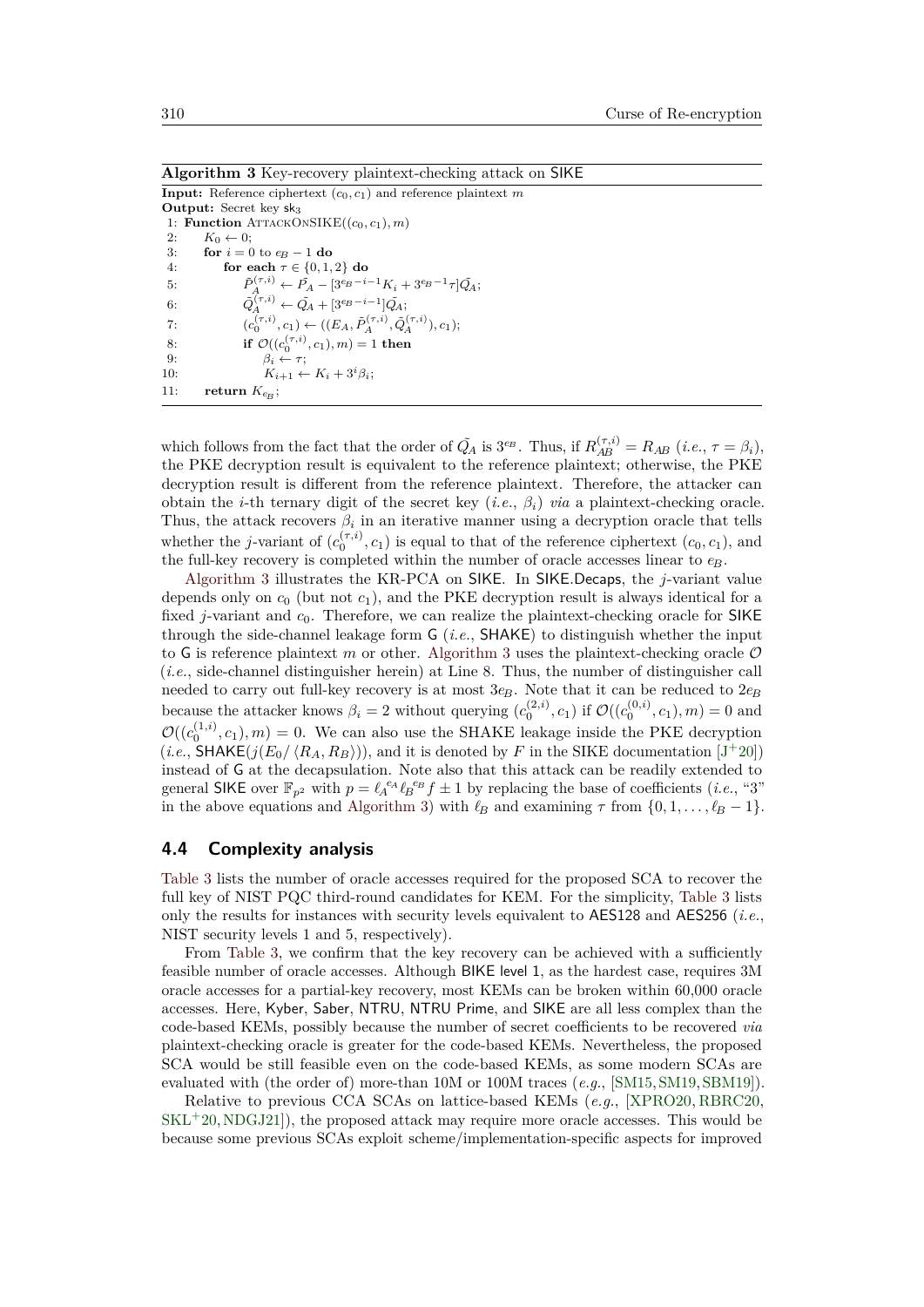| KEM type | Scheme                  | Instance             | $#$ Oracle accesses                                             |
|----------|-------------------------|----------------------|-----------------------------------------------------------------|
| Lattice  | Kyber                   | Kyber-512            | $1536 (= 3 \times 512)$                                         |
|          |                         | Kyber-1024           | $3072 (= 3 \times 1024)$                                        |
|          | Saber                   | LightSaber-KEM       | $(= 4 \times 512 + 2 \times 512)$<br>3072                       |
|          |                         | FireSaber-KEM        | $3072 (= 3 \times 1024)$                                        |
|          | FrodoKEM                | FrodoKEM-640         | $25600 (= 5 \times 5120)$                                       |
|          |                         | FrodoKEM-1344        | $43008 (= 4 \times 10752)$                                      |
|          | <b>NTRU</b>             | ntruhrss701          | $\approx 2804 (= 4 \times 701)$                                 |
|          |                         | ntruhps2048509       | $\approx 1018 (= 2 \times 509)$                                 |
|          |                         | ntruhps4096821       | $\approx 1642 (= 2 \times 821)$                                 |
|          | <b>NTRU Prime</b>       | ntrulpr653           | $1306 (= 2 \times 653)$                                         |
|          |                         | ntrulpr1277          | $2554 (= 2 \times 1277)$                                        |
|          |                         | sntrup653            | 2712 in avg. $(= 100/1 + 4 \times 653)$                         |
|          |                         | sntrup1277           | 5175 in avg. $(=100/1.5 + 4 \times 1277)$                       |
| Code     | <b>HQC</b>              | hqc128               | $\approx 18111$ (= 46 + $\log(46)$ + 46 × (384 + $\log(384)$ )) |
|          |                         | hqc256               | $\approx 58536$ (= 90 + $\log(90)$ + 90 × (640 + $\log(640)$ )) |
|          | $BIKE^{\dagger}$        | Level 1              | $3M (= 2000 \times 1500)$                                       |
|          |                         | Level 5              | N/A                                                             |
|          | <b>Classic McEliece</b> | Any                  | N/A                                                             |
| Isogeny  | <b>SIKE</b>             | SIKE <sub>p434</sub> | $274 (= 2 \times 137)$                                          |
|          |                         | SIKEp751             | 478 ( $= 2 \times 239$ )                                        |

<span id="page-15-1"></span>**Table 3:** Number of oracle accesses required by proposed attack for key recovery (except for Classic McEliece)

† Denote 1*,*500 distance profiles out of 6*,*162 full-distance profiles for Level 1. It is difficult to reliably recover key bits more than this using the proposed SCA.

efficiency in terms of the number of traces, although the proposed SCA is applicable to (relatively) black-box implementation. Furthermore, the attack by Ravi *et al.* [\[RRCB20\]](#page-24-2) can also perform full-key recoveries of Kyber, Saber, and FrodoKEM with a complexity comparable to the proposed SCA. We stress that the primary advantage of the proposed attack is the generality, as the proposed SCA is applicable to many lattice-, code-, and isogeny-based KEMs. Owing to the high applicability of adaptive attack using the plaintextchecking oracle, the proposed SCA offers a higher degree of generality for KEMs based on the FO transformation and its variants.

# <span id="page-15-0"></span>**5 Side-Channel Distinguisher Design**

This section describes the design of a DL-based side-channel distinguisher. In recent years, several studies have evaluated and demonstrated the significant advantage of DL in carrying out profiling SCAs (*e.g.*, [\[BPS](#page-21-6)<sup>+</sup>18, [KPH](#page-23-11)<sup>+</sup>19, [PCP20,](#page-24-11) [ZBHV20,](#page-26-2) [WAGP20\]](#page-25-11)). In a DL-based profiling SCA, a trained NN is used to estimate intermediate value (or its Hamming weight/distance) from side-channel leakage, and the secret key is estimated using the likelihood from the NN output (*i.e.*, occurrence probability for intermediate value or its Hamming weight/distance). Therefore, the conventional DL-based SCA on AES usually utilizes an NN with nine outputs at the output layer corresponding to Hamming weight/distance classification or 256 outputs for intermediate value classification.

The previous studies have developed many NN models to efficiently perform the key recovery with fewer traces (*e.g.*, [\[ZBHV20,](#page-26-2)[WAGP20\]](#page-25-11)). In the following experiment, we employ a convolutional NN (CNN) and a multilayer perceptron (MLP), as the practicality and effectiveness of CNN and MLP are shown in several previous studies on DL-based SCA. The CNN/MLP for our experiment is designed to have a sufficient model capacity for application to various PRF implementations including software and hardware with and without masking countermeasure. The proposed SCA should perform two-classification of whether the input to the PRF is the reference plaintext or not; therefore, we construct a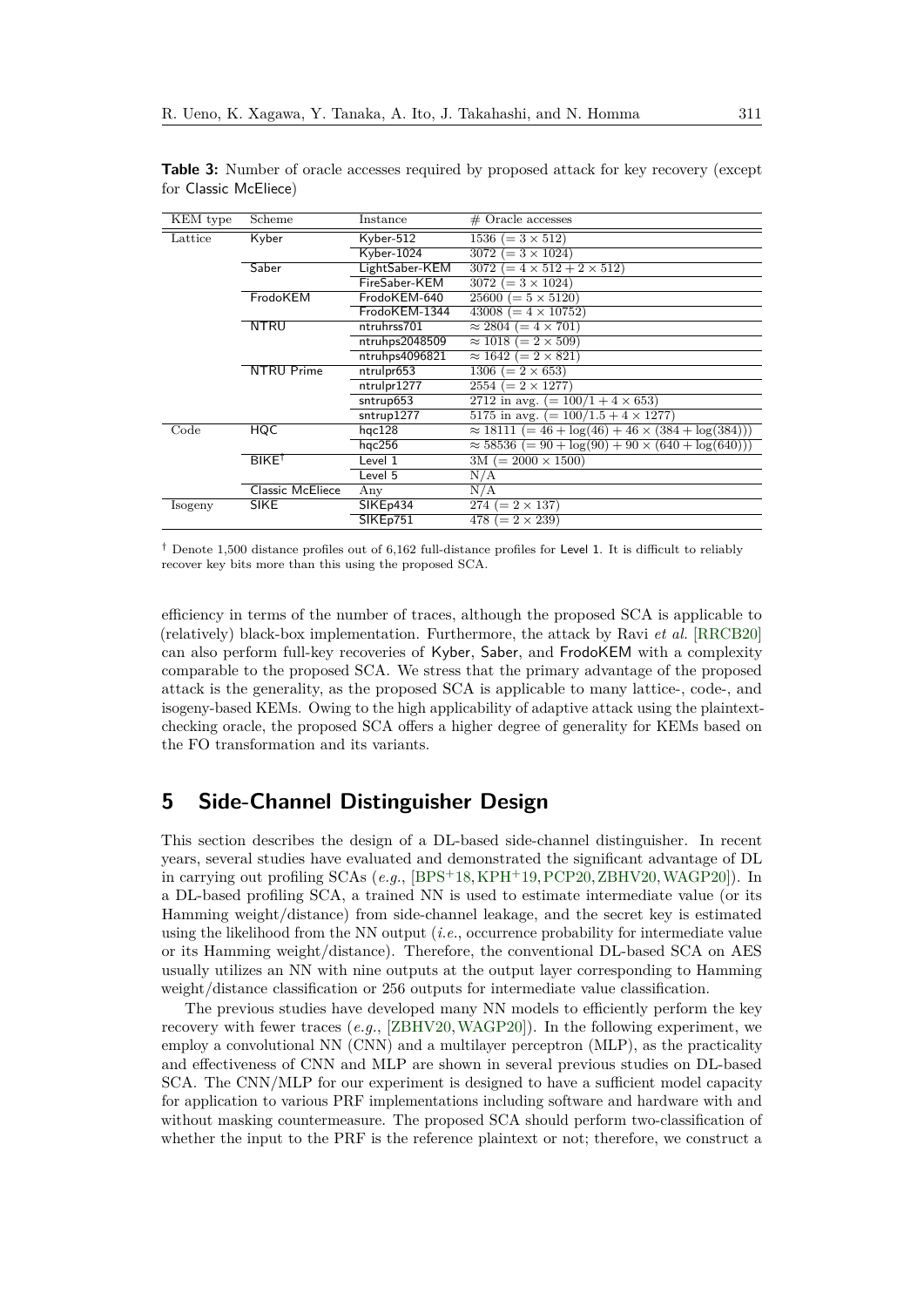CNN/MLP model, the output layer of which is with an activation function of Sigmoid and has one output. Note that there is a possibility that we can exploit a conventional NN presented in previous studies on DL-based SCA for the proposed attack by means of fine tuning or transfer learning. However, in this paper, we use a standard CNN/MLP model for the generality, as some of conventional NNs for DL-based SCA are specified for target implementations (*e.g.*, [\[WAGP20\]](#page-25-11)).

For a successful key recovery, we require a very accurate model to realize a perfect oracle, because an error in oracle would render the recovered key critically incorrect. However, the accuracy of an NN model used for SCA is occasionally nonnegligibly low owing to the presence of noise and SCA countermeasure [\[ISUH21\]](#page-22-3). To improve the oracle accuracy realized by the model, a simple method is to use multiple traces for one plaintext-checking oracle. More concretely, the attacker acquires  $t$  traces for a modified ciphertext  $c'$ , performs an inference for each trace, and then estimates the PRF input as the majority vote of the inference results. Let *a* be the accuracy of the model. If using *t* traces for an oracle, the expected accuracy of the oracle realized by such a majority vote of multiple NN outputs, denoted by  $\alpha_t$ , is given by

<span id="page-16-1"></span>
$$
\alpha_t = 1 - \sum_{s=0}^{\lceil t/2 \rceil} \binom{t}{s} a^s (1-a)^{t-s}.
$$
 (1)

We can determine *t* such that the success rate of the overall attack is larger than a threshold *σ*; that is,  $\sigma \leq \alpha_t^u$ , where *u* is the number of required oracle accesses shown in [Table 3.](#page-15-1)

However, such a majority vote considers the NN output to be a binary value, although the NN output is given as a probability of the PRF input being the reference plaintext; this suggests that the majority vote does not fully exploit the advantages of the NN-based distinguisher. As an efficient alternative, we can determine the plaintext-checking oracle output by means of the likelihood comparison, in which the label is determined according to the negative log likelihood (NLL) for a hypothetical oracle output of  $b \in \{0,1\}$  as

<span id="page-16-2"></span>
$$
NLL_b(q, \hat{\theta}) = -\frac{1}{t} \sum_{s=1}^t \log q(b \mid \mathbf{x}_s; \hat{\theta}),
$$
\n(2)

where *q* denotes a probability distribution parameterized by  $\hat{\theta}$  (*i.e.*, the trained NN), and  $x<sub>s</sub>$  is the *s*-th side-channel trace. Because such a method exploits the NN output more effectively than the above majority vote, it can enact the plaintext-checking oracle more accurately. Actually, if  $q(b \mid x_s; \hat{\theta})$  has been sufficiently trained and approximates the true distribution, such a likelihood ratio test (herein, NLL comparison) becomes the most powerful test according to the Neyman–Pearson lemma [\[NP33\]](#page-24-12). One major drawback of this method is that it is quite difficult to evaluate the resulting accuracy in an analytical manner; therefore, we experimentally evaluate its effectiveness and practicality.

# <span id="page-16-0"></span>**6 Experimental Validation**

### **6.1 Experimental setup**

In the following experiments, we employed CUDA 11.0, cuDNN 8.0.5, Tensorflow-gpu 2.4.1, and Keras 2.4.0 on an Intel Xeon W-2145 3.70 GHz and NVIDIA GeForce GTX 2080 to carry out the NN training. The learning rate was 0.001, the batch size was 32, and the number of epochs was 100. [Table 4](#page-17-0) summarizes the hyper parameters of the CNN for traces with 1,000 sample points, where the top and bottom columns denote the input and output layers, respectively, and the remaining hidden layers are connected in the ascending order from the input to the output. In the "Input" row,  $S_1 \times S_2$  denotes the input shape,  $S_1$  is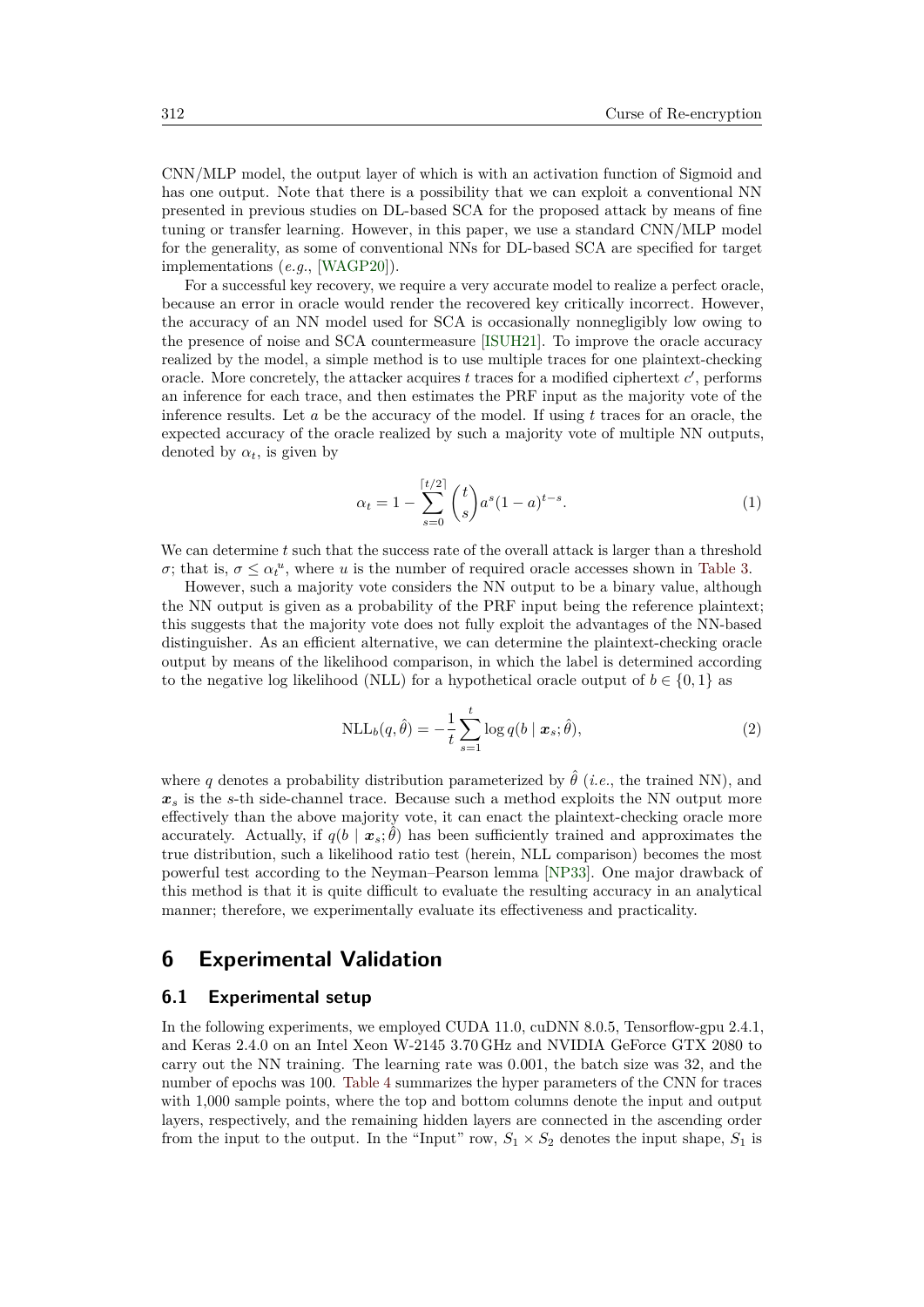|                   | Input           | Operator  | Output | Activation function | Batch normalization | Pooling   | Stride         |
|-------------------|-----------------|-----------|--------|---------------------|---------------------|-----------|----------------|
| Conv1             | $1000 \times 1$ | conv1d(3) | 4      | <b>SELU</b>         | Yes                 | Avg $(2)$ | $\overline{2}$ |
| Conv2             | $500 \times 4$  | conv1d(3) | 4      | <b>SELU</b>         | Yes                 | Avg $(2)$ | $\overline{2}$ |
| Conv3             | $250 \times 4$  | conv1d(3) | 4      | <b>SELU</b>         | Yes                 | Avg $(2)$ | $\overline{2}$ |
| Conv <sub>4</sub> | $125 \times 4$  | conv1d(3) | 8      | <b>SELU</b>         | Yes                 | Avg $(2)$ | $\overline{2}$ |
| Conv5             | $62 \times 8$   | conv1d(3) | 8      | <b>SELU</b>         | Yes                 | Avg $(2)$ | $\overline{2}$ |
| Conv6             | $31 \times 8$   | conv1d(3) | 8      | <b>SELU</b>         | Yes                 | Avg $(2)$ | $\overline{2}$ |
| <i>FLT</i>        | $15 \times 8$   | flatten   | 120    |                     |                     |           |                |
| FC1               | 120             | dense     | 20     | <b>SELU</b>         | No                  | No        |                |
| FC <sub>2</sub>   | 20              | dense     | 20     | <b>SELU</b>         | No                  | No        |                |
| FC3               | 20              | dense     |        | Sigmoid             | No                  | No        |                |

**Table 4:** NN hyper parameters

<span id="page-17-0"></span>(a) For non-protected software, non-protected hardware, and masked hardware implementations

(b) For masked software implementation

|                 | Input   | Operator | Output | Activation function | Batch normalization | Pooling | Stride                   |
|-----------------|---------|----------|--------|---------------------|---------------------|---------|--------------------------|
| FC1             | $100\,$ | dense    | 32     | <b>SELU</b>         | Nο                  | No      | $\overline{\phantom{0}}$ |
| FC <sub>2</sub> | 32      | dense    | 32     | <b>SELU</b>         | No                  | No      |                          |
| FC3             | 32      | dense    | 20     | <b>SELU</b>         | Nο                  | No      |                          |
| FC <sub>4</sub> | 20      | dense    | 20     | <b>SELU</b>         | Nο                  | No      |                          |
| FC5             | 20      | dense    |        | Sigmoid             | Nο                  | No      |                          |

the traces size, and  $S_2$  is the input dimension. In the "Operator" row, conv1d( $F$ ) denotes the operation at the each layer and *F* is the filter size. (a) For non-protected software, nonprotected hardware, and masked hardware implementations, we employ a CNN comprising six convolutional layers *Conv1*, *Conv2*, *. . .*, and *Conv6* followed by three fully connected layers *FC1*, *FC2*, and *FC3*, as the effectiveness of CNN in DL-based SCA has been shown in many previous studies  $(e.g., [BPS+18,KPH+19, PCP20,ZBHV20,WAGP20])$  $(e.g., [BPS+18,KPH+19, PCP20,ZBHV20,WAGP20])$  $(e.g., [BPS+18,KPH+19, PCP20,ZBHV20,WAGP20])$  $(e.g., [BPS+18,KPH+19, PCP20,ZBHV20,WAGP20])$  $(e.g., [BPS+18,KPH+19, PCP20,ZBHV20,WAGP20])$  $(e.g., [BPS+18,KPH+19, PCP20,ZBHV20,WAGP20])$  $(e.g., [BPS+18,KPH+19, PCP20,ZBHV20,WAGP20])$  $(e.g., [BPS+18,KPH+19, PCP20,ZBHV20,WAGP20])$  $(e.g., [BPS+18,KPH+19, PCP20,ZBHV20,WAGP20])$ . (b) For masked software implementation, we employ an MLP which consists of five fully connected layers *FC1*, *FC2*, *. . .*, and *FC5*, as we expect that a cascade of fully connected layers may exploit multivariate leakages of masked software more efficiently than a CNN. The output layer (*i.e.*, (a) *FC3* and (b) *FC5* ) has one output for two-classification. Given a side-channel trace, the CNN/MLP outputs the probability that the plaintext (*i.e.*, PRF input) is equal to the reference plaintext (or, conversely, other plaintext).

[Table 5](#page-18-0) lists the experimental implementations and the numbers of traces used for the experiments.[5](#page-17-1) We employ the following five PRF implementations: non-protected AES and SHAKE softwares, non-protected AES hardware, masked AES software, and masked AES hardware. For masked implementations, we target a bit-sliced software and TI-based hardware, which are one of the most promising first-order masking schemes for software and hardware implementations, respectively. We use major publicly-available open-source implementations of non-protected software/hardware and masked software for the reproducibility. In contrast, the masked hardware is implemented by ourselves according to the paper [\[UHA17\]](#page-25-5), because there are no publicly-available TI-based masked hardware. The source code of the masked hardware is included in our repository. Although SHAKE is more commonly used than AES as PRF/PRG in KEMs, we target masked AES software/hardware since many SCA countermeasures for symmetric key primitives have been developed with consideration and application to AES rather than SHAKE (As far as we know, there is no publicly available masked SHAKE implementation). However, there

<span id="page-17-1"></span><sup>5</sup>We also implemented and evaluated an NTRU software of ntruhrss701 in pqm4 in the setting same as non-protected AES/SHAKE software. We targeted the procedure corresponding to the validity check in owcpa\_dec, instead of a PRF in NTRU.Decaps, whereas the key recovery of NTRU can be also performed using the leakage of KDF as described in [Section 4.1.4.](#page-10-1) As a result, we confirmed that the DL-based distinguisher achieves a 99.8% accuracy, and its combination with likelihood comparison achieves a 100% test accuracy with only two traces.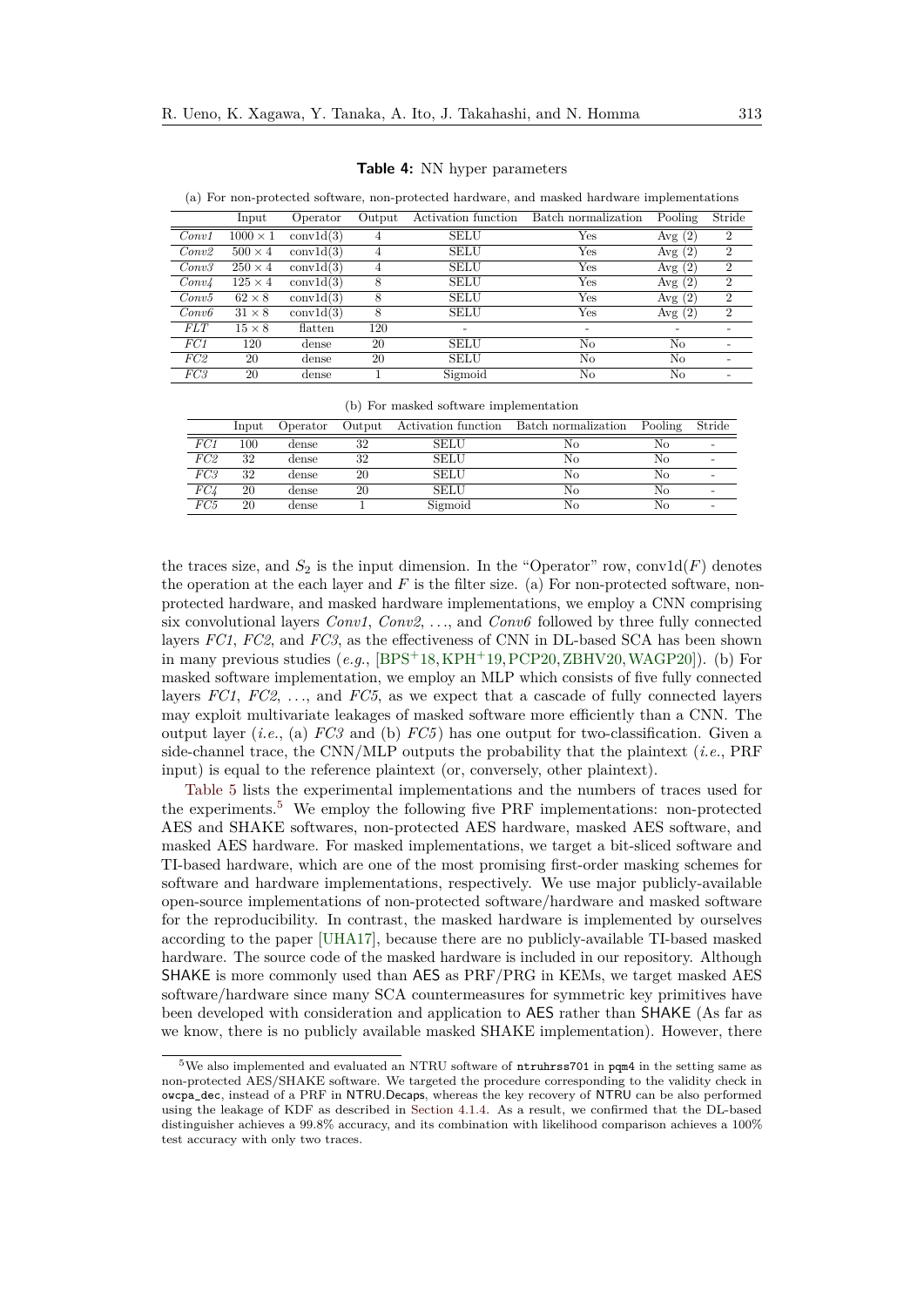<span id="page-18-0"></span>

|                        | Non-protected        | Non-protected    | Masked bit-sliced               | Masked AES hardware |
|------------------------|----------------------|------------------|---------------------------------|---------------------|
|                        | AES/SHAKE software   | AES hardware     | AES software                    | based on TI         |
| Reference              | pqm4                 | <b>SASEBO IP</b> | Schwabe and                     | Ueno et al.         |
|                        | [KRSS19, pqm21]      | [Toh]            | Stoffelen [SS16, git21]         | [UHA17]             |
| Device                 | STM32F415RGT6        | Xilinx Kintex-7  | STM32F407VGT6U                  | Xilinx Kintex-7     |
| Board                  | NewAE Technology     | SAKURA-X         | STM32F407G-DISC1                | SAKURA-X            |
|                        | STM32F               |                  |                                 |                     |
| Side-channel           | Supply voltage       | Supply voltage   | EM radiation                    | Supply voltage      |
| trace                  | current              | current          |                                 | current             |
| Measurement            | NewAE technology     | On-board coaxial | Langer EMV-Technik              | On-board coaxial    |
| interface              | chip-whisperer CW308 | connector        | RF-U T-2 probe                  | connector           |
| Oscilloscope           |                      |                  | Keysight Technologies MSOX6004A |                     |
| $#$ Training traces    | 30,000               | 30,000           | 900,000                         | 980,000             |
| Validation traces<br># |                      |                  | 10.000                          |                     |
| $#$ Test traces        |                      |                  | 10.000                          |                     |

**Table 5:** Experimental implementations and numbers of used traces

would be little difference in the attack results produced by AES and SHAKE, if they are protected using the same masking scheme.

To evaluate performance of the distinguish attack (*i.e.*, the model accuracy for enacting the plaintext-checking oracle), the side-channel traces are given in a manner similar to the fixed-vs.-random TVLA as follows: For AES, the plaintext is given by a fixed or random value to be distinguished, and the key is fixed for both fixed and random plaintexts.[6](#page-18-1) For SHAKE, the input is given in the same manner as the plaintext for the AES case.

For masked implementations, we explicitly use traces during only masked operations, and we excluded timings corresponding to initial masking. As there are some end-to-end masked implementations that masks all decapsulation procedures including PKE*.*Dec, re-encryption, and equality check  $[OSPG18, BPO<sup>+</sup>20]$  $[OSPG18, BPO<sup>+</sup>20]$  $[OSPG18, BPO<sup>+</sup>20]$  $[OSPG18, BPO<sup>+</sup>20]$ , we exploit the leakage from only masked operations in attacking such an implementation. More precisely, for masked software implementation, we set a trigger at the timing just before the start of first round after the initial masking, and use traces during masked AES operations. For masked hardware implementation, we acquire the traces during the masked first-round computation.

# <span id="page-18-2"></span>**6.2 Accuracy evaluation**

[Table 6](#page-19-0) reports the accuracy of the trained NN on the test sets. From [Table 6,](#page-19-0) we can confirm that the trained NN achieved a meaningfully high accuracy to carry out the proposed SCA except for masked hardware. For the non-protected software and hardware implementations, the NN model achieves a 99.8% and 99.9% test accuracy, respectively. In addition, the NN model achieves a 96.0% accuracy even for the masked software. The

<span id="page-18-1"></span><sup>&</sup>lt;sup>6</sup>In using AES as an XOF for modern KEMs (*e.g.*, Kyber, NTRU LPRime, and BIKE), AES frequently works in the CTR mode in which the plaintext is frequently fixed and the key is the payload. However, we set the plaintext as the payload and set the key fixed in the experiment. This is because we intended to conduct the experiment to validate the proposed attack in a manner more severe to the attacker, such that the evaluation becomes general for various modes of operation and masking implementation. For example, some masked AES implementations (*e.g.*, masked AES software in [\[SS16\]](#page-25-4) and hardware in [\[UHA17\]](#page-25-5), which are used in our experiment) do not protect the key scheduling parts because it causes no DPA leakage, although it causes an exploitable leakage for the distinguish attack. Therefore, for a general and severe evaluation, our experiment only aims at exploiting the leakage only from the round function part, which causes always an exploitable leakage independently of the mode of operation and masking implementation. (More precisely, if the plaintext is a payload and key is fixed, only round function part is a leakage source but key scheduling is not even for the distinguish attack, because the key scheduling part always processes an identical value for a fixed key. By contrast, if the key is a seed and the plaintext is fixed, both round datapath and key scheduling datapath are leakage sources for the distinguish attack. Thus, the experiment validates the proposed attack in a more general and severe manner, as the experiment is harder for the attacker than the practice.)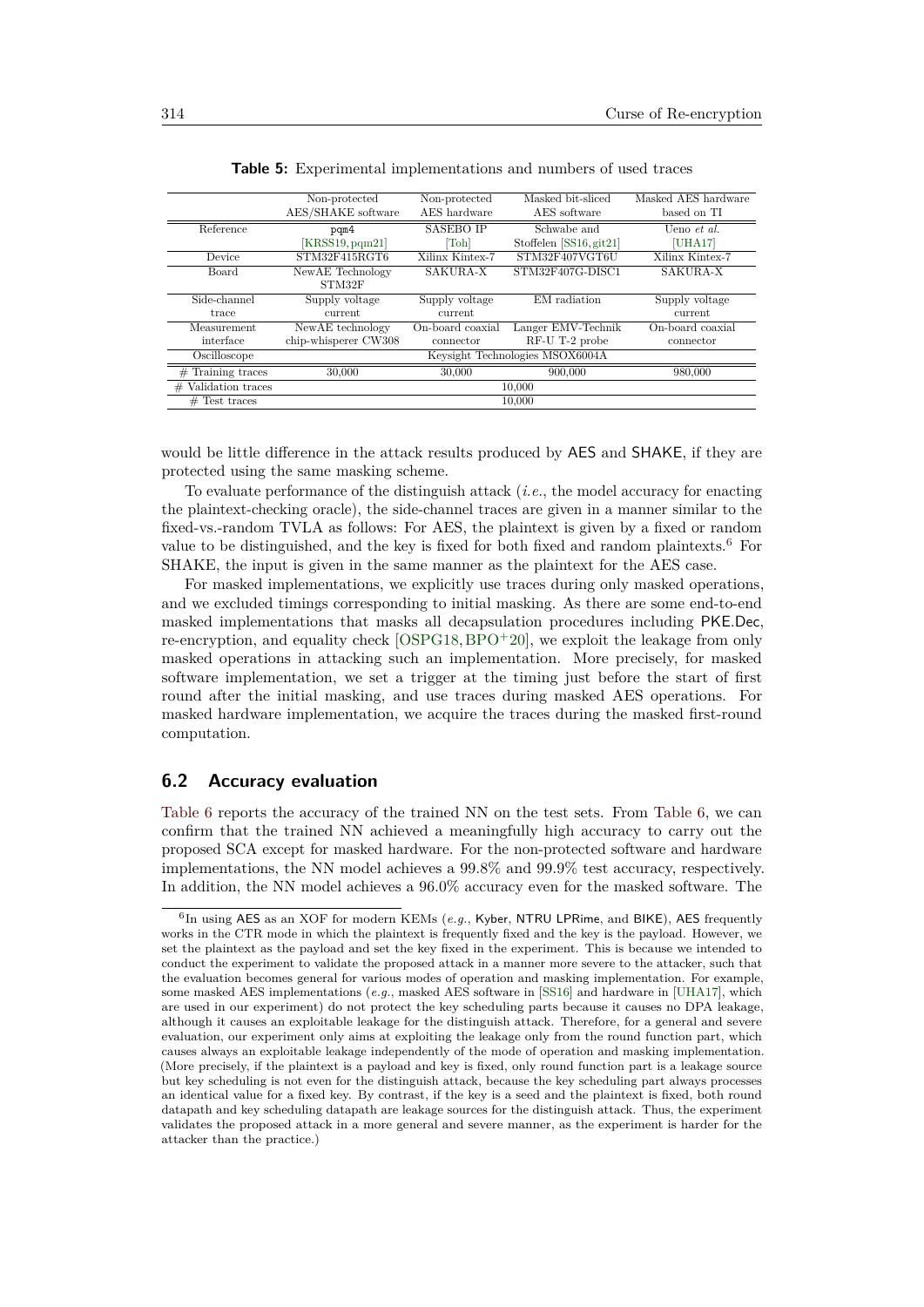<span id="page-19-0"></span>

|          | Non-protected | Non-protected | Masked   | Masked   |
|----------|---------------|---------------|----------|----------|
|          | software      | hardware      | software | hardware |
| Accuracy | 0.998         | 0.999         | 0.960    | 0.515    |

**Table 6:** Accuracy of NN to distinguish PRF input

masking countermeasure reduces the performance of the distinguish attack. However, for software implementation, the mitigation would not be sufficient to prevent the attack using multiple traces. In contrast, it is difficult to distinguish the input of masked hardware due to the advantage of TI.

We then evaluate the oracle accuracy in using the majority vote and likelihood comparison. The majority vote is evaluated in an analytical manner using Eq. [\(1\)](#page-16-1) for odd numbers of traces, whereas the likelihood comparison is evaluated experimentally using a shuffled test data repeatedly. More precisely, to evaluate the accuracy using the likelihood comparison using *t* traces, we repeat the following procedure 10,000 times: we randomly determine  $b_{true} = 0$  or 1, obtain t traces for reference plaintext from the test set if  $b_{true} = 1$ ; otherwise (*i.e.*, if  $b_{true} = 0$ ) for random plaintext, calculate the NLL in Eq. [\(2\)](#page-16-2) for each hypothetical oracle output  $b = 0$  or 1, determine the oracle output *b* as the smaller NLL, and examine whether  $b_{true} = b$ . The distinguisher with a likelihood comparison can achieve a 100.0% test accuracy with at least 2, 2, and 5 traces for non-protected software, non-protected hardware, and masked software, respectively. In contrast, the majority vote requires 5, 5, and 11 traces for a  $99.999\%$  accuracy<sup>[7](#page-19-1)</sup> for non-protected software, non-protected hardware, and masked software, respectively. Thus, we can confirm that the likelihood comparison would be more accurate and effective than majority vote according to the Neyman–Peason lemma, and the trained NNs can achieve a sufficient accuracy for the key recovery except for masked hardware. In contrast, we find that we cannot achieve a high accuracy (more than 99.999%) fewer than 5,000 traces in our environment, which indicates that the proposed attack cannot break masked TI-based hardware using our NN model.

# **6.3 Evaluation of number of traces for successful key recovery**

[Table 7](#page-20-1) lists the number of side-channel traces required for a successful key recovery when using the side-channel distinguisher evaluated in the previous subsection (except for masked hardware). For non-protected implementations and masked software, we adopt the distinguisher based on the likelihood comparison with 2 and 5 traces according to the evaluation in [Section 6.2.](#page-18-2) The results listed in [Table 7](#page-20-1) assume that the oracle enacted by the side-channel distinguisher is completely accurate if it achieves a 100.0% test accuracy.

If a larger number of traces is needed to enact an accurate oracle, more traces are obviously required for key recovery. However, our experimental results reveal that the attack is still feasible on KEMs even if the PRF implementation is masked in software, given that the modern SCA evaluation is conducted with more-than 10M or 100M traces (*e.g.*, [\[SM15,](#page-25-6)[SM19,](#page-25-10)[SBM19\]](#page-24-10)). At least, the first-order masking countermeasures on software are not an essential solution to counter the proposed SCA. Evaluation of the DL-based distinguish attack on higher-order masked implementation will be the subject of important future work.

In contrast, [Table 7](#page-20-1) does not include the results on TI-based masked hardware, as we could not achieve a sufficient accuracy for mounting the KR-PCA. Thus, TI would be an effective countermeasure against the proposed attack. However, even TI may be broken owing to the development of DL-based SCAs on masked hardware. In fact, most existing studies on DL-based SCA focus on masked software implementation, whereas very few

<span id="page-19-1"></span><sup>&</sup>lt;sup>7</sup>Note that the majority vote cannot achieve a 100% accuracy from a model with less than 100.0% test accuracy as in Eq. [\(1\)](#page-16-1).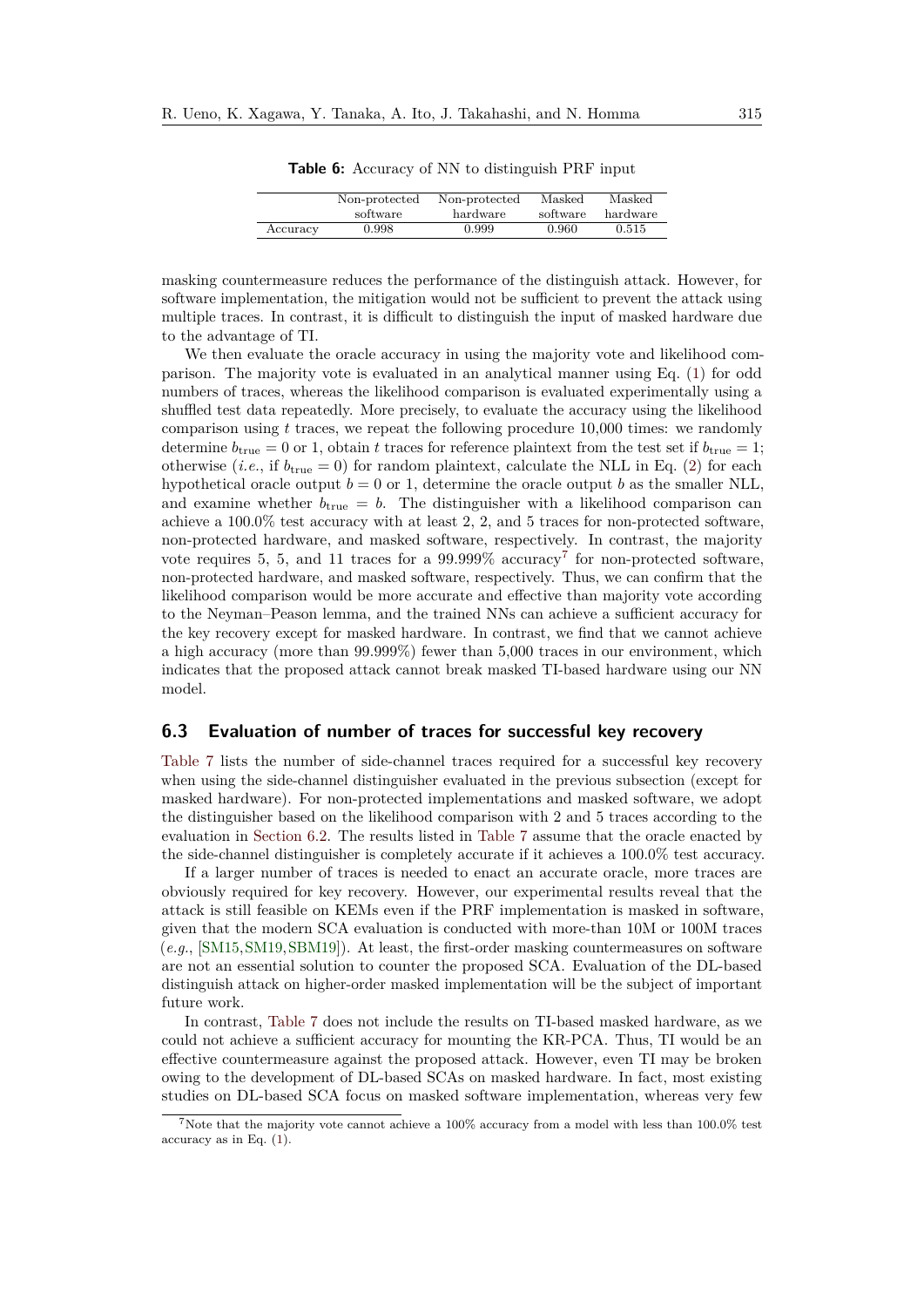| KEM type | Scheme            | Instance       | $#$ Traces for attack phase |          |
|----------|-------------------|----------------|-----------------------------|----------|
|          |                   |                | Non-masked                  | Masked   |
|          |                   |                | implementations             | software |
| Lattice  | Kyber             | Kyber-512      | 3,072                       | 7,680    |
|          |                   | Kyber-1024     | 6,144                       | 15,360   |
|          | Saber             | LightSaber-KEM | 6,144                       | 15,360   |
|          |                   | FireSaber-KEM  | 6,144                       | 15,360   |
|          | FrodoKEM          | FrodoKEM-640   | 51,200                      | 128,000  |
|          |                   | FrodoKEM-1344  | 86,016                      | 215,040  |
|          | <b>NTRU</b>       | ntruhrss701    | 5,608                       | 14,020   |
|          |                   | ntruhps2048509 | 2,036                       | 5,090    |
|          |                   | ntruhps4096821 | 3,284                       | 8,210    |
|          | <b>NTRU Prime</b> | ntrulpr653     | 2,612                       | 6,530    |
|          |                   | ntrulpr1277    | 5,108                       | 12,770   |
|          |                   | sntrup653      | 5,424                       | 13,560   |
|          |                   | sntrup1277     | 10,350                      | 25,875   |
| Code     | <b>HQC</b>        | hqc128         | 36,222                      | 90,555   |
|          |                   | hqc256         | 117,072                     | 292,680  |
|          | <b>BIKE</b>       | Level 1        | 6M                          | 15M      |
|          |                   | Level 5        | N/A                         | N/A      |
|          | Classic McEliece  | Any            | N/A                         | N/A      |
| Isogeny  | <b>SIKE</b>       | SIKEp434       | 548                         | 1,370    |
|          |                   | SIKEp751       | 956                         | 2,390    |

<span id="page-20-1"></span>**Table 7:** Number of side-channel traces required for successful proposed attack (partial-key recovery for BIKE and except for Classic McEliece)

literature demonstrates attack on masked hardware. The investigation of DL-based SCAs on masked hardware is also an important future work.

# <span id="page-20-0"></span>**7 Conclusion**

This paper presented a generic power/EM attack methodology targeting KEMs based on the FO transformation and its variant using a plaintext-checking oracle. The proposed SCA exploits the side-channel leakage during PRF execution in re-encryption to realize a plaintext-checking oracle, namely, to distinguish whether the PRF input is equal to the reference plaintext or not. We demonstrated that all KEMs in the NIST PQC thirdround candidates except for Classic McEliece are vulnerable to the proposed attack. We also presented a DL-based side-channel distinguisher design, which was demonstrated through experimental attacks on various PRF implementations, including implementations protected by a masking countermeasure. Our results confirm that the proposed SCA can perform key recoveries on many KEM implementations, even if the PRF implementation is protected in software. Meanwhile, we also confirm that the proposed attack was not successful on masked TI-based hardware in our environment, which would be an effective countermeasure against the proposed attack as well as existing key-recovery SCAs.

The proposed attack has two significant advantages: the generality and applicability. First, the proposed attack realizes a plaintext-checking oracle through a side-channel leakage of PRF in the re-encryption. Since many PKEs are known to be vulnerable to an adaptive attack using the plaintext-checking oracle, the proposed attack can be generally applied to these KEM schemes. In addition, the PRF and equality/validity check play an essential role in KEMs with a CPA-to-CCA-secure transformation. Although some CPA-to-CCA-secure transforms do not perform a complete re-encryption, the proposed SCA would be applicable even to such variants of FO transformation as long as they employ PRF and/or procedure corresponding to the validity check. Second, the proposed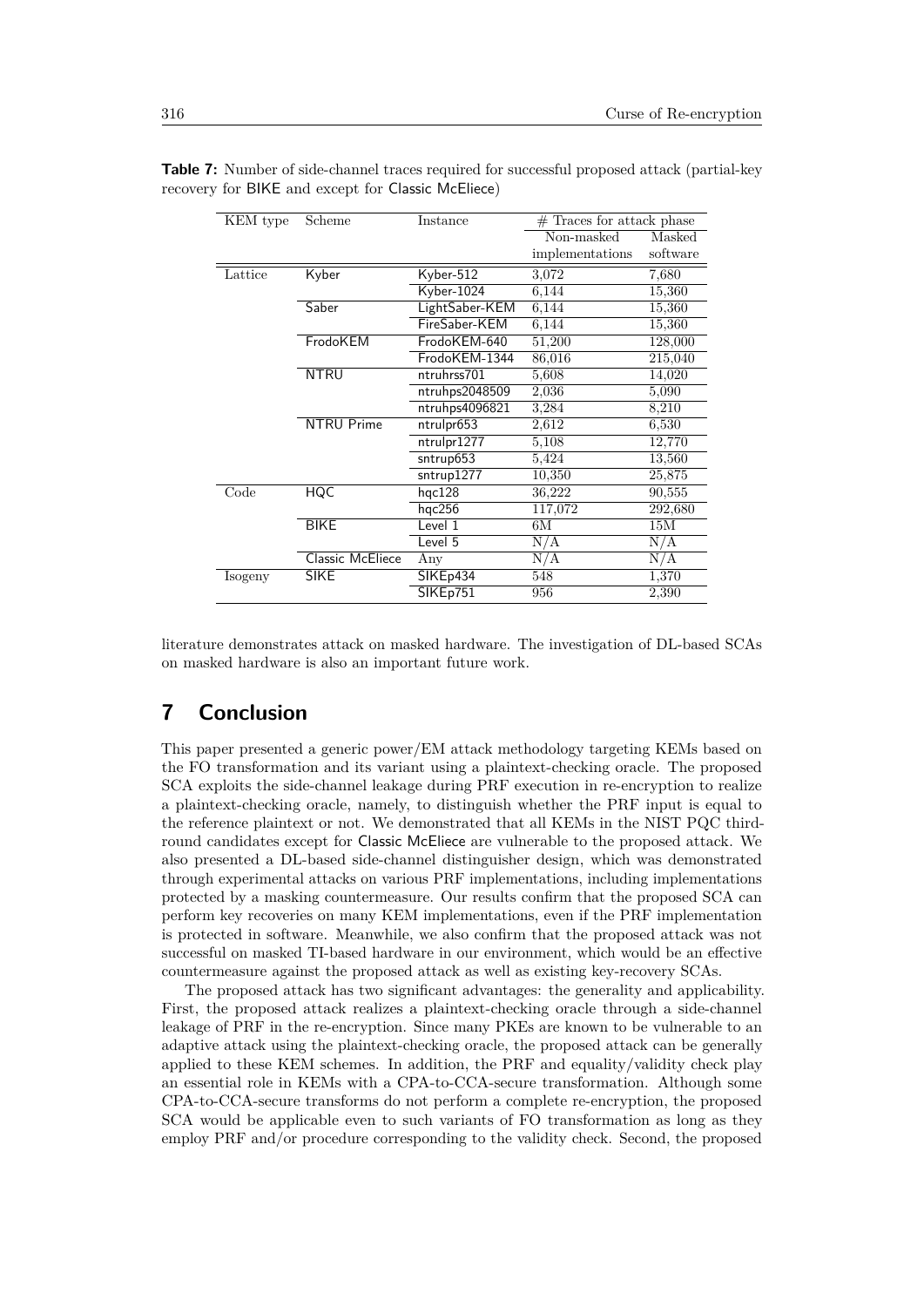SCA does not require the detailed knowledge of target implementation and therefore can be applied to (relatively) black-box implementations. Thus, in implementing a KEM, we should be aware of the proposed attack if an adaptive attack on the underlying PKE is known and the application can be threatened by power/EM SCA.

In the scenario of SCA on KEM*.*Decaps, the attacker can perform a profiling using the target device itself without secret key, suggesting that KEM implementations should be resistant to profiling attacks including DL-based ones to counter the proposed SCA. Evaluation of higher-order masking against the proposed attack and developing an effective countermeasure will be the important future work for realizing a secure KEM implementation. As well, the capability evaluation of DL-based SCA on masked hardware is an important subject to validate the security of masked TI-based hardware against the proposed attack. We are also planning to investigate the applicability of the proposed SCA to KEMs others than the NIST PQC third-round candidates.

# **Acknowledgment**

We would like to thank Prof. Jean-Sébasiten Coron for his shepherding care. This work has been supported by JSPS Kakanhi Grant No. 17H00729 and 19H21526, JST CREST No. JPMJCR19K5, and JST PRESTO No. JPMJPR18M3ïijŐ

# **References**

- <span id="page-21-5"></span>[A<sup>+</sup>20] Erdem Alkim et al. FrodoKEM—practical quantum-secure key encapsulation from generic lattices. <https://frodokem.org>, 2020.
- <span id="page-21-2"></span>[BDH<sup>+</sup>21] Shivam Bhasin, Jan-Pieter D'Anvers, Daniel Heinz, Thomas Pöppelmann, and Michiel Van Beirendonck. Attacking and defending masked polynomial comparison for lattice-based cryptography. *IACR Transactions on Cryptographic Hardware and Embedded Systems*, 2021:334–359, 2021.
- <span id="page-21-4"></span>[BDL<sup>+</sup>19] Ciprian Băetu, F. Betül Durak, Huguenin-Dumittan Loïs, Abdullah Talayhan, and Serge Vaudenay. Misuse attacks on post-quantum cryptosystems. In *Advances in Cryptology—Eurocrypt 2019*, volume 11477 of *Lecture Notes in Computer Science*, pages 747–776, 2019.
- <span id="page-21-0"></span>[BHH<sup>+</sup>19] Nina Bindel, Mike Hamburg, Kathrin Hövelmanns, Andreas Hülsing, and Edoardo Persichetti. Tighter proofs of CCA security in the quantum random oracle model. In *Theory of Cryptography*, volume 11892 of *Lecture Notes in Computer Science*, pages 61–90, 2019.
- <span id="page-21-1"></span>[Ble98] Daniel Bleichenbacher. Chosen ciphertext attacks against protocols based on the RSA encryption standard PKCS #1. In *Advances in Cryptology— CRYPTO '98*, volume 1462 of *Lecture Notes in Computer Seience*, pages 1–12, 1998.
- <span id="page-21-3"></span>[BPO<sup>+</sup>20] Florian Bache, Clara Paglialong, Tobias Oder, Tobias Schneider, and Tim Güneysu. High-speed masking for polynomial comparison in lattice-based KEMs. *IACR Transactions on Cryptographic Hardware and Embedded Systems*, 2020:483–507, 2020.
- <span id="page-21-6"></span>[BPS<sup>+</sup>18] Ryad Benadjila, Emmanuel Prouff, Rémi Strullu, Eleonora Cagli, and Cécile Dumas. Study of deep learning techniques for side-channel analysis and introduction to ASCAD database. IACR ePrint archive: Report 2018/053, 2018. <https://eprint.iacr.org/2018/053>.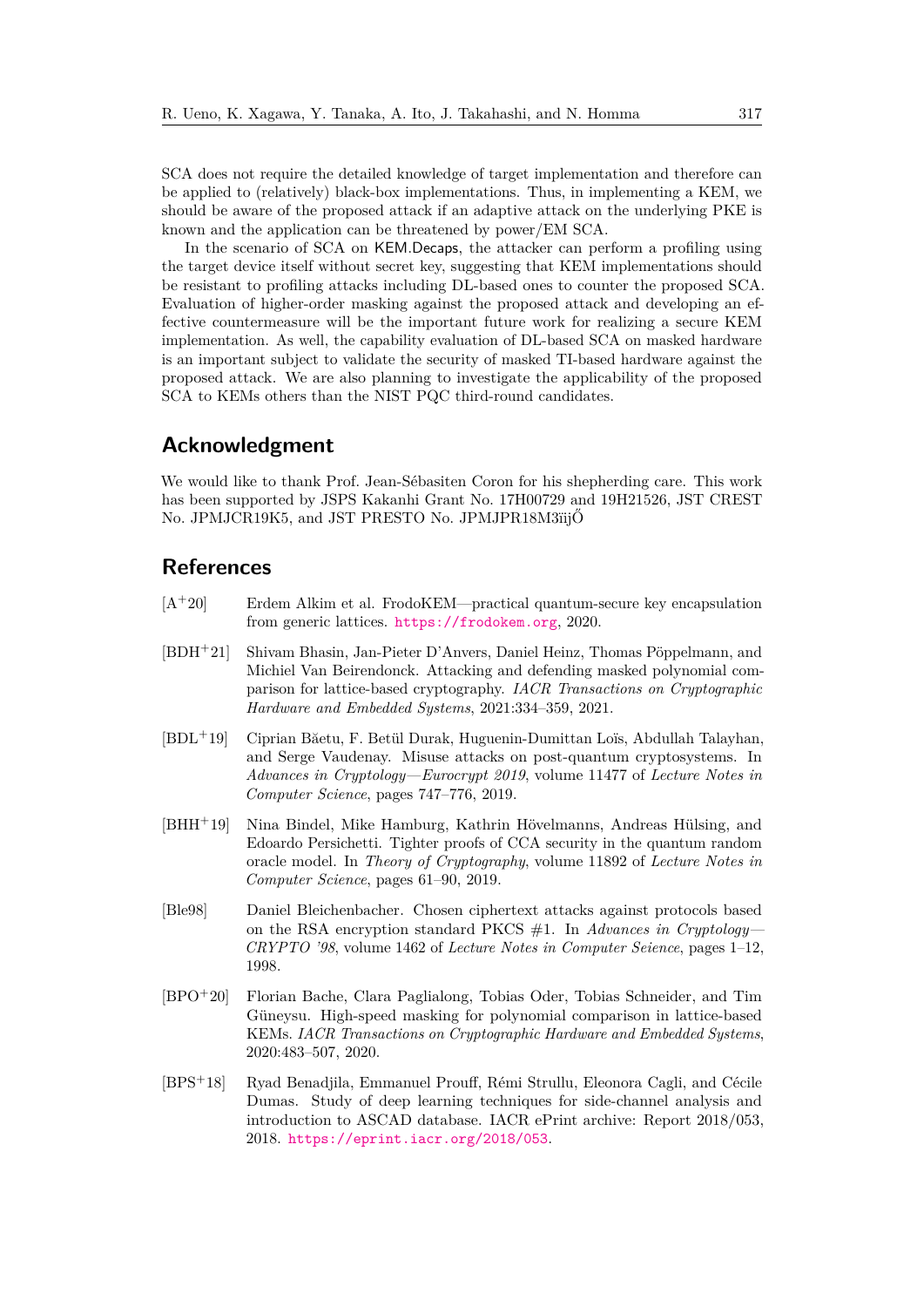- <span id="page-22-9"></span>[DDS<sup>+</sup>19] Jintai Ding, Joshua Deaton, Kurt Schmidt, Vishakha, and Zheng Zhang. A simple and efficient key reuse attack on NTRU cryptosystem. IACR ePrint archive: Report 2019/1022, 2019. <https://eprint.iacr.org/2019/1022>.
- <span id="page-22-5"></span>[DOV21] Jan-Pieter D'Anvers, Emmanuela Orsini, and Frederik Vercauteren. Error term checking: Towards chosen ciphertext security without re-encryption. IACR ePrint archive: Report 2021/080, 2021. [https://eprint.iacr.org/](https://eprint.iacr.org/2021/080) [2021/080](https://eprint.iacr.org/2021/080).
- <span id="page-22-0"></span>[FO99] Eiichiro Fujisaki and Tatsuaki Okamoto. Secure integration of asymmetric and symmetric encryption schemes. In *Advances in Cryptology—CRYPTO '99*, volume 1666 of *Lecture Notes in Computer Seience*, pages 537–554, 1999.
- <span id="page-22-4"></span>[git21] Fast, constant-time and masked AES assembly implementations for ARM Cortex-M3 and M4. <https://github.com/Ko-/aes-armcortexm>, May 2021.
- <span id="page-22-10"></span>[GJS16] Qian Guo, Thomas Johansson, and Paul Stankovski. A key recovery attack on MDPC with CCA security using decoding errors. In Jung Hee Cheon and Tsuyoshi Takagi, editors, *Advances in Cryptology - ASIACRYPT 2016 - 22nd International Conference on the Theory and Application of Cryptology and Information Security, Hanoi, Vietnam, December 4-8, 2016, Proceedings, Part I*, volume 10031 of *Lecture Notes in Computer Science*, pages 789–815, 2016.
- <span id="page-22-6"></span>[GPST16] Steven D. Galbraith, Christophe Petit, Barak Shani, and Bo Yan Ti. On the security of supersingular isogeny cryptosystems. In *Advances in Cryptology— ASIACRYPT 2016*, volume 10031 of *Lecture Notes in Computer Seience*, pages 63–91, 2016.
- <span id="page-22-2"></span>[GTN20] Qian Guo, Johansson Thomas, and Alexander Nilsson. A key-recovery timing attack on post-quantum primitives using the Fujisaki–Okamoto transformation and its application on FrodoKEM. In *Advances in Cryptology—CRYPTO '20*, volume 12171 of *Lecture Notes in Computer Seience*, pages 359–386, 2020.
- <span id="page-22-1"></span>[HHK17] Denis Hofheinz, Kathrin Hövelmanns, and Eike Kiltz. A modular analysis of the Fujisaki–Okamoto transformation. In *Theory of Cryptography*, volume 10677 of *Lecture Notes in Computer Science*, pages 341–371. Springer, 2017.
- <span id="page-22-8"></span>[HS99] Jeffrey Hoffstein and Joseph H. Silverman. Reaction attacks against the NTRU public key cryptosystem. NTRU Technical Report, 1999. Available at <https://ntru.org/resources.shtml>.
- <span id="page-22-7"></span>[HV20] Loïs Huguenin-Dumittan and Serge Vaudenay. Classical misuse attacks on NIST round 2 PQC - the power of rank-based schemes. In Mauro Conti, Jianying Zhou, Emiliano Casalicchio, and Angelo Spognardi, editors, *Applied Cryptography and Network Security - 18th International Conference, ACNS 2020, Rome, Italy, October 19-22, 2020, Proceedings, Part I*, volume 12146 of *Lecture Notes in Computer Science*, pages 208–227. Springer, 2020.
- <span id="page-22-3"></span>[ISUH21] Akira Ito, Kotaro Saito, Rei Ueno, and Naofumi Homma. Imbalanced data problems in deep learning-based side-channel attacks: Analysis and solution. *IEEE Transactions on Forensics and Security*, 2021. DOI: 10.1109/TIFS.2021.3092050.
- <span id="page-22-11"></span> $[J^+20]$  David Jao et al. SIKE—Supersingular Isogeny Key Encapsulation. [https:](https://sike.org) [//sike.org](https://sike.org), 2020.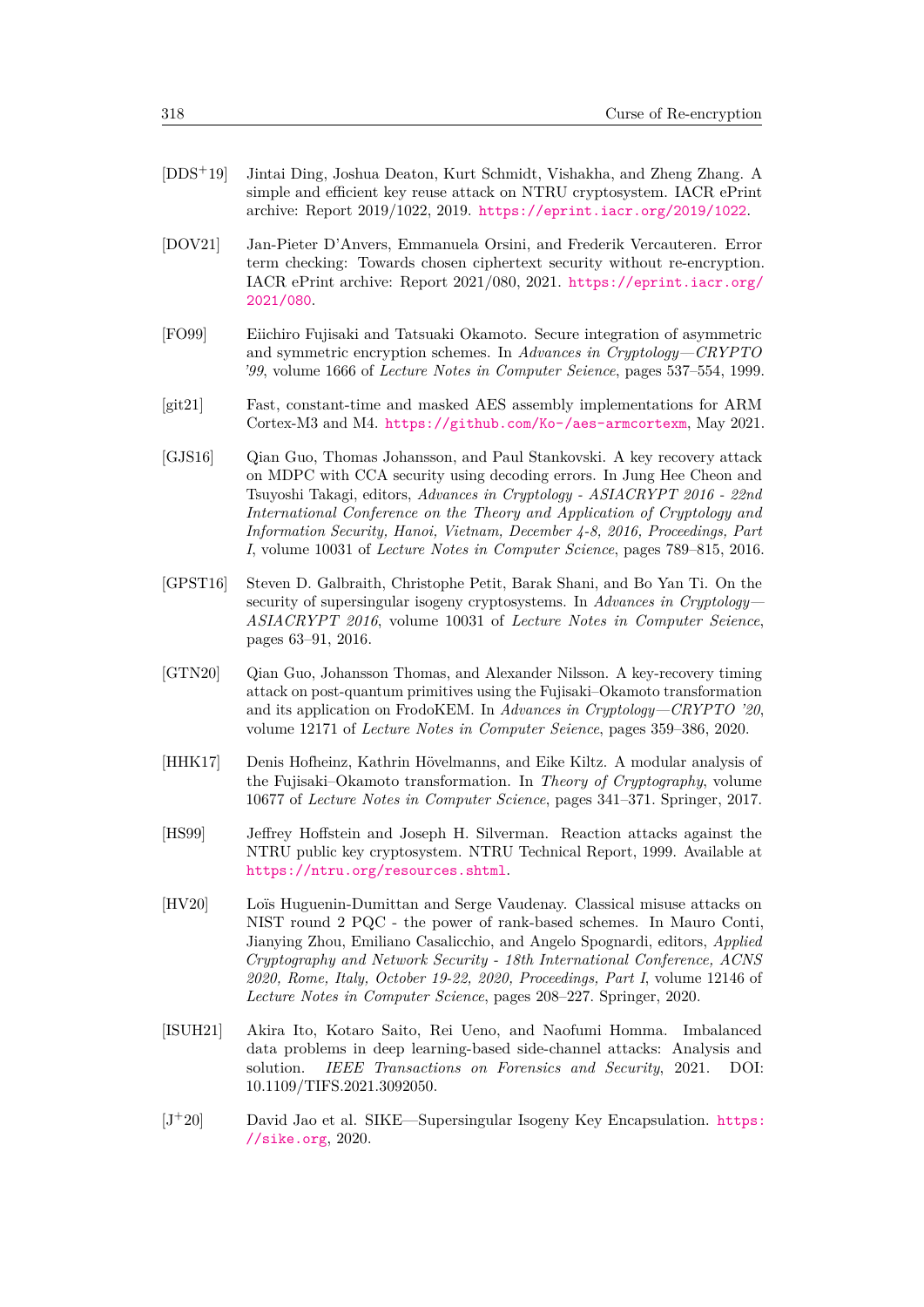- <span id="page-23-10"></span>[JDF11] David Jao and Luca De Feo. Towards quantum-resistant cryptosystems from supersingular elliptic curve isogenies. In *Proceedings in PQCrypto 2011*, volume 7071 of *Lecture Notes in Computer Science*, pages 19–34, 2011.
- <span id="page-23-8"></span>[JJ00] Éliane Jaulmes and Antoine Joux. A chosen-ciphertext attack against NTRU. In Mihir Bellare, editor, *Advances in Cryptology - CRYPTO 2000, 20th Annual International Cryptology Conference, Santa Barbara, California, USA, August 20-24, 2000, Proceedings*, volume 1880 of *Lecture Notes in Computer Science*, pages 20–35. Springer, 2000.
- <span id="page-23-5"></span>[KAJ17] Brian Koziel, Reza Azarderakhsh, and David Jao. Side-channel attacks on quantum-resistant supersingular isogeny Diffie–Hellman. In *Selected Areas in Cryptography—SAC 2017*, volume 10719 of *Lecture Notes in Computer Science*, pages 64–81, 2017.
- <span id="page-23-1"></span>[KJJ99] Paul Kocher, Joshua Jaffe, and Benjamin Jun. Differential power analysis. In *Advances in Cryptology—CRYPTO 1999*, volume 1666 of *Lecture Notes in Computer Science*, pages 388–397. Springer, 1999.
- <span id="page-23-0"></span>[Koc96] Paul C. Kocher. Timing attacks on implementations of Diffie-Hellman, RSA, DSS, and other systems. In *Advances in Cryptology—CRYPTO 1996*, volume 1109 of *Lecture Notes in Computer Science*, pages 104–113. Springer, 1996.
- <span id="page-23-11"></span>[KPH<sup>+</sup>19] Jaehun Kim, Stjepan Picek, Annelie Heuser, Shivam Bhasin, and Alan Hanjalic. Make some noise. unleashing the power of convolutional neural networks for profiled side-channel analysis. *IACR Transactions on Cryptographic Hardware and Embedded Systems*, 2019:148–179, 2019.
- <span id="page-23-6"></span>[KPP20] Matthias J. Kannwischer, Peter Pessl, and Robert Primas. Single-trace attack on Keccak. *IACR Transactions on Cryptographic Hardware and Embedded Systems*, 2020:243–268, 2020.
- <span id="page-23-3"></span>[KRSS19] Matthias J. Kannwischer, Joost Rijneveld, Peter Schwabe, and Ko Stoffelen. pqm4: Testing and benchmarking NIST PQC on ARM Cortex-M4. IACR ePrint archive: Report 2019/844, 2019. [https://eprint.iacr.org/2019/](https://eprint.iacr.org/2019/844) [844](https://eprint.iacr.org/2019/844).
- <span id="page-23-4"></span>[LNPS20] Norman Lahr, Ruben Niedarhgen, Richard Petri, and Simona Samardjiska. Side channel information set decoding using iterative chunking: Plaintext recovery from the "Classic McEliece" hardware reference implementation. In *Advances in Cryptology—ASIACRYPT 2020*, volume 12491 of *Lecture Notes in Computer Seience*, pages 881–910, 2020.
- <span id="page-23-9"></span>[MTSB13] Rafael Misoczki, Jean-Pierre Tillich, Nicolas Sendrier, and Paulo S. L. M. Barreto. MDPC-McEliece: New McEliece variants from moderate density parity-check codes. In *Proceedings of the 2013 IEEE International Symposium on Information Theory, Istanbul, Turkey, July 7-12, 2013*, pages 2069–2073. IEEE, 2013.
- <span id="page-23-7"></span>[MWM21] Thorben Moos, Ferix Wegener, and Amir Moradi. DL-LA: Deep learning leakage assessment—a modern roadmap for SCA evaluations. *IACR Transactions on Cryptographic Hardware and Embedded Systems*, pages 552–598, 2021.
- <span id="page-23-2"></span>[NDGJ21] Kalle Ngo, Elena Dubrova, Qian Guo, and Thomas Johanson. A side-channel attack on a masked IND-CCA secure Saber KEM. IACR ePrint archive: Report 2021/079, 2021. <https://eprint.iacr.org/2021/079>.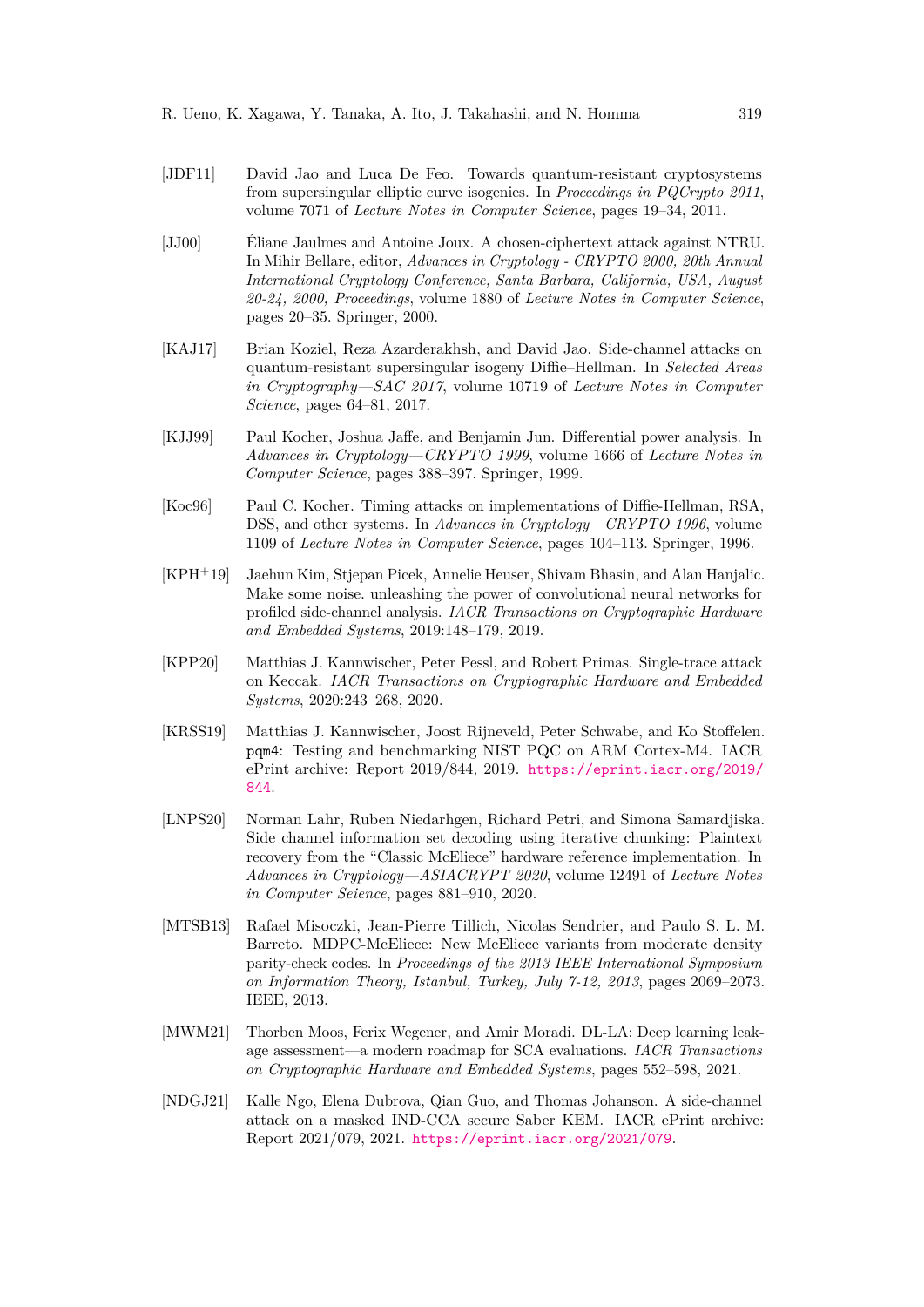- <span id="page-24-0"></span>[NIS20] NIST. Post-quantum cryptogprahy. [https://csrc.nist.gov/projects/](https://csrc.nist.gov/projects/post-quantum-cryptography) [post-quantum-cryptography](https://csrc.nist.gov/projects/post-quantum-cryptography), 2020.
- <span id="page-24-12"></span>[NP33] Jerzy Neyman and Egon Sharpe Peason. IX. On the problem of the most efficient tests of statistical hypotheses. *Philosophical Transactions of the Royal Society A*, 231:694–706, 1933.
- <span id="page-24-7"></span>[OSPG18] Tobias Oder, Tobias Schneider, Thomas Pöppelmann, and Tim Güneysu. Practical CCA2–secure and masked ring-LWE implementation. *IACR Transactions on Cryptographic Hardware and Embedded Systems*, 2018:142–174, 2018.
- <span id="page-24-9"></span>[OUKT21] Yuki Osumi, Shusaku Uemura, Momonari Kudo, and Tsuyoshi Takagi. Key mismatch attack on SABER. In *SCIS 2021*, January 2021. In Japanese.
- <span id="page-24-11"></span>[PCP20] Guilherme Perin, Łukasz Chmielewski, and Stjepan Picek. Strength in numbers: Improving generalization with ensembles in machine learning-based profiled side-channel analysis. *IACR Transactions on Cryptographic Hardware and Embedded Systems*, pages 337–364, 2020.
- <span id="page-24-3"></span>[PP21] Peter Pessl and Lukas Prokop. Fault attacks on CCA-secure lattice KEMs. *IACR Transactions on Cryptographic Hardware and Embedded Systems*, 2021:37–60, 2021.
- <span id="page-24-1"></span>[PPM17] Robert Primas, Peter Pessl, and Stefan Mangard. Single-trace side-channel attacks on masked lattice-based encryption. In *International Conference on Cryptographic Hardware and Embedded Systems*, volume 10529 of *Lecture Notes in Computer Science*, pages 513–553. Springer, 2017.
- <span id="page-24-6"></span>[pqm21] Post-quantum crypto library for the ARM Cortex-M4. [https://github.com/](https://github.com/mupq/pqm4) [mupq/pqm4](https://github.com/mupq/pqm4), April 2021.
- <span id="page-24-5"></span>[RBRC20] Prasanna Ravi, Shivam Bhasin, Sujoy Sinha Roy, and Anupam Chattopadyay. On exploiting message leakage in (few) NIST PQC candidates for practical message recovery and key recovery attacks. IACR ePrint archive: Report 2020/1559, 2020. <https://eprint.iacr.org/2020/1559>.
- <span id="page-24-4"></span>[REB<sup>+</sup>21] Prasanna Ravi, Martianus Frederic Ezerman, Shivam Bhasin, Anupam Chattopadhyay, and Sujoy Sinha Roy. Generic side-channel assisted chosenciphertext attacks on Streamlined NTRU Prime. IACR ePrint archive: Report 2021/718, 2021. <https://eprint.iacr.org/2021/718>.
- <span id="page-24-2"></span>[RRCB20] Prasanna Ravi, Sujoy Sinha Roy, Anupam Chattopadhyay, and Shivam Bhasin. Generic side-channel attacks on CCA-secure lattice-based PKE and KEMs. *IACR Transactions on Cryptographic Hardware and Embedded Systems*, 2020:307–335, 2020.
- <span id="page-24-10"></span>[SBM19] Aein Rezaei Shahmirzadi, Du˘san Bo˘zilov, and Amir Moradi. New firstorder secure AES performance records. *IACR Transactions on Cryptographic Hardware and Embedded Systems (TCHES)*, pages 304–327, 2019.
- <span id="page-24-8"></span>[SKC<sup>+</sup>19] Bo-Yeon Sim, Jihoon Kwon, Kyu Young Choi, Jihoon Cho, Aeson Park, and Dong-Guk Han. Novel side-channel attacks on quasi-cyclic code-based cryptography. *IACR Transactions on Cryptographic Hardware and Embedded Systems*, 2019:180–212, 2019.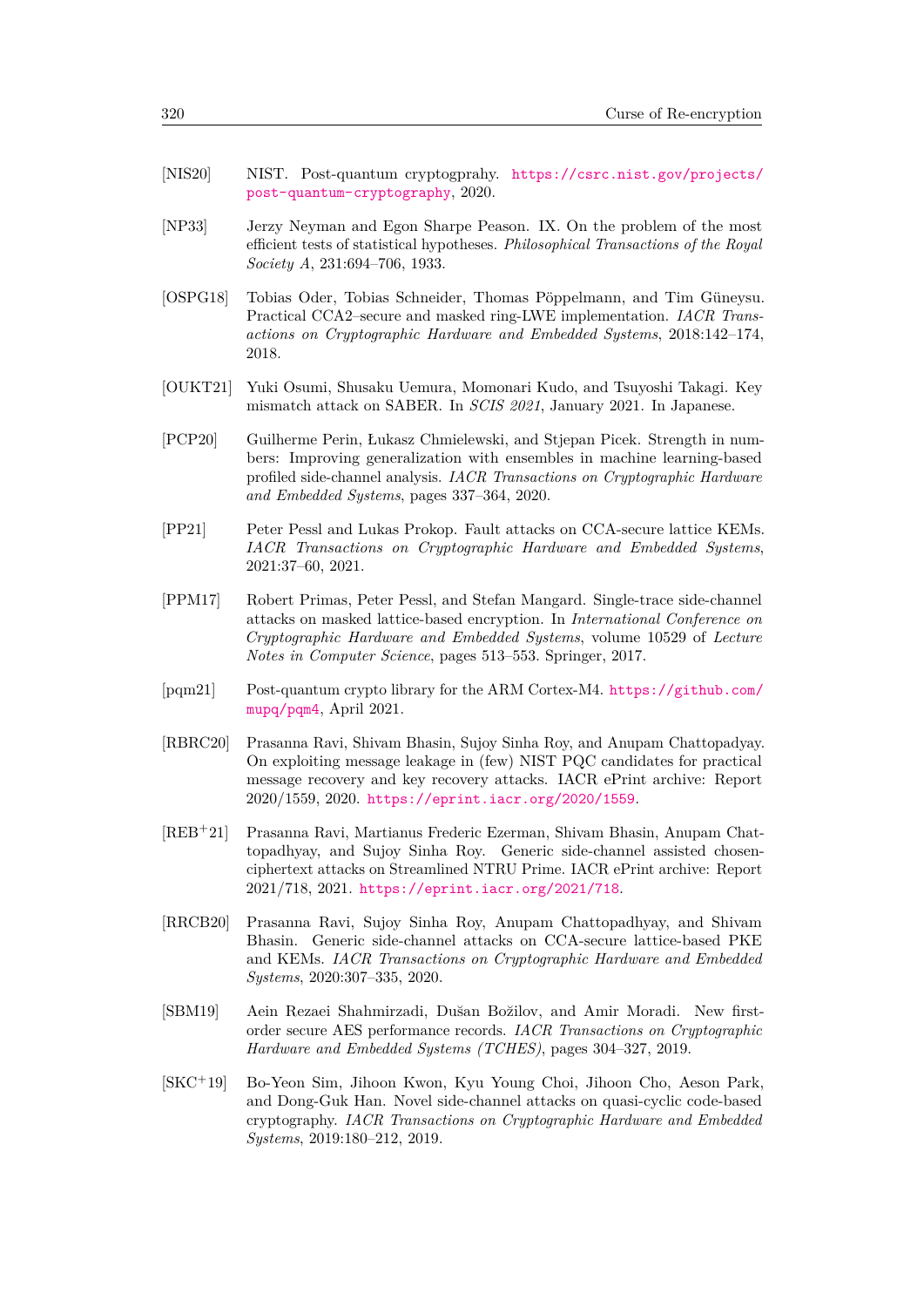- <span id="page-25-2"></span>[SKL<sup>+</sup>20] Bo-Yeon Sim, Jihoon Kwon, Joohoo Lee, Il-Ju Kim, Tae-Ho Lee, Hyojin Yoon, Jihoon Cho, and Dong-Gak Han. Single-trace attacks on message encoding in lattice-based KEMs. *IEEE Access*, 8:183175–183191, 2020.
- <span id="page-25-6"></span>[SM15] Tobias Schneider and Amir Moradi. Leakage assesment methodology—A clear roadmap for side-channel evaluations. In *Workshop on Cryptographic Hardware and Embedded Systems*, volume 9293 of *Lecture Notes in Computer Science*, pages 495–513. Springer, 2015.
- <span id="page-25-10"></span>[SM19] Aein Rezaei Shahmirzadi and Amir Moradi. Re-consolidating first-order masking schemes—nullifying fresh randomness. *IACR Transactions on Cryptographic Hardware and Embedded Systems*, 2019:123–145, 2019.
- <span id="page-25-4"></span>[SS16] Peter Schwave and Ko Stoffelen. All the AES you need on Cortex-M3 and M4. In *Selected Areas in Cryptography—SAC 2016*, volume 10532 of *Lecture Notes in Computer Science*, pages 180–194, 2016.
- <span id="page-25-0"></span>[SXY18] Tsunekazu Saito, Keita Xagawa, and Takashi Yamakawa. Tightly-secure keyencapsulation mechanism in the quantum random oracle model. In *Advances in Cryptology—EUROCRYPT 2018*, volume 10822 of *Lecture Notes in Computer Science*, pages 520–551. Springer, 2018.
- <span id="page-25-3"></span>[Toh] Tohoku University. Cryptographic hardware project. [http://www.aoki.ecei.](http://www.aoki.ecei.tohoku.ac.jp/crypto/) [tohoku.ac.jp/crypto/](http://www.aoki.ecei.tohoku.ac.jp/crypto/).
- <span id="page-25-5"></span>[UHA17] Rei Ueno, Naofumi Homma, and Takafumi Aoki. Toward more efficient DPAresistant AES hardware architecture based on threshold implementation. In *International Workshop on Constructive Side-Channel Analysis and Secure Design*, volume 10348 of *Lecture Notes in Computer Science*, pages 50–64, 2017.
- <span id="page-25-7"></span>[vBDK<sup>+</sup>21] Michiel van Beirendonck, Jan-Peter D'anvers, Angshuman Karmakar, Josep Balasch, and Ingrid Verbauwhede. A side-channel-resistant implementation of SABER. *ACM Journal on Emerging Technologies on Computing Systems*, 17(2), 2021.
- <span id="page-25-11"></span>[WAGP20] Lennert Wouters, Victors Arribas, Benedikt Gierlichs, and Bart Praneel. Revisiting a methodology for efficient CNN architectures in profiling attacks. *IACR Transactions on Cryptographic Hardware and Embedded Systems*, 2020:147–168, 2020.
- <span id="page-25-8"></span>[XIU<sup>+</sup>21] Keita Xagawa, Akira Ito, Rei Ueno, Junko Takahashi, and Naofumi Homma. Fault-injection attacks against NIST's post-quantum cryptography round 3 KEM candidates. IACR ePrint archive: Report 2021/840, 2021. [https:](https://eprint.iacr.org/2021/840) [//eprint.iacr.org/2021/840](https://eprint.iacr.org/2021/840).
- <span id="page-25-1"></span>[XPRO20] Zhuang Xu, Owen Pemberton, Sujoy Sinha Roy, and David Oswald. Magnifying side-channel leakage of lattice-based cryptosystems with chosen ciphertexts: The case study of Kyber. IACR ePrint archive: Report 2020/912, 2020. <https://eprint.iacr.org/2020/912>.
- <span id="page-25-9"></span>[YZ17] Yu Yu and Jiang Zhang. Lepton. Technical report, National Institute of Standards and Technology, 2017. available at [https://csrc.nist.gov/](https://csrc.nist.gov/projects/post-quantum-cryptography/round-1-submissions) [projects/post-quantum-cryptography/round-1-submissions](https://csrc.nist.gov/projects/post-quantum-cryptography/round-1-submissions).